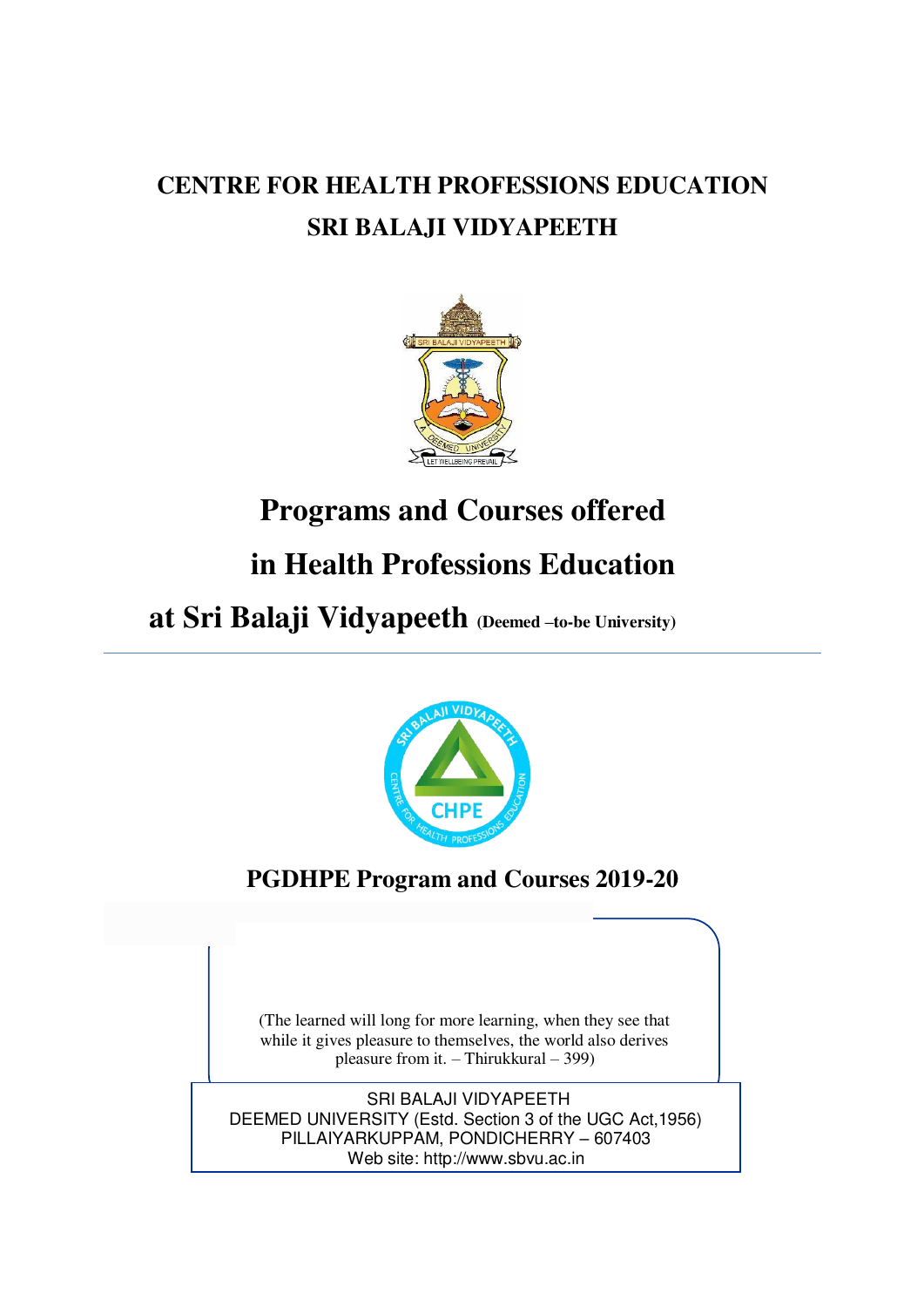# **CONTENTS**

| <b>S. No</b>   | <b>Content</b>                                                    | Page                   |
|----------------|-------------------------------------------------------------------|------------------------|
|                |                                                                   | $\mathbf{n}\mathbf{o}$ |
| $\mathbf{1}$   | Definition of Key terms used                                      | $\overline{2}$         |
| $\overline{2}$ | Preamble                                                          | $\overline{4}$         |
| $\mathbf{3}$   | Program Educational Objectives, Program Outcomes, Course outcomes | $\overline{7}$         |
| $\overline{4}$ | Mapping of Program Outcomes and Course Outcomes                   | 14                     |
| 5              | <b>Course Content and Syllabus</b>                                | 15                     |
| 6              | Teaching Learning Activities                                      | 22                     |
| $\tau$         | <b>Credit Norms</b>                                               | 25                     |
| 8              | <b>Assessment and Evaluation Scheme</b>                           | 28                     |
| 9              | <b>Model Question Papers</b>                                      | 31                     |
| 10             | List of Recommended Books and Journals                            | 36                     |
|                | Annexures                                                         |                        |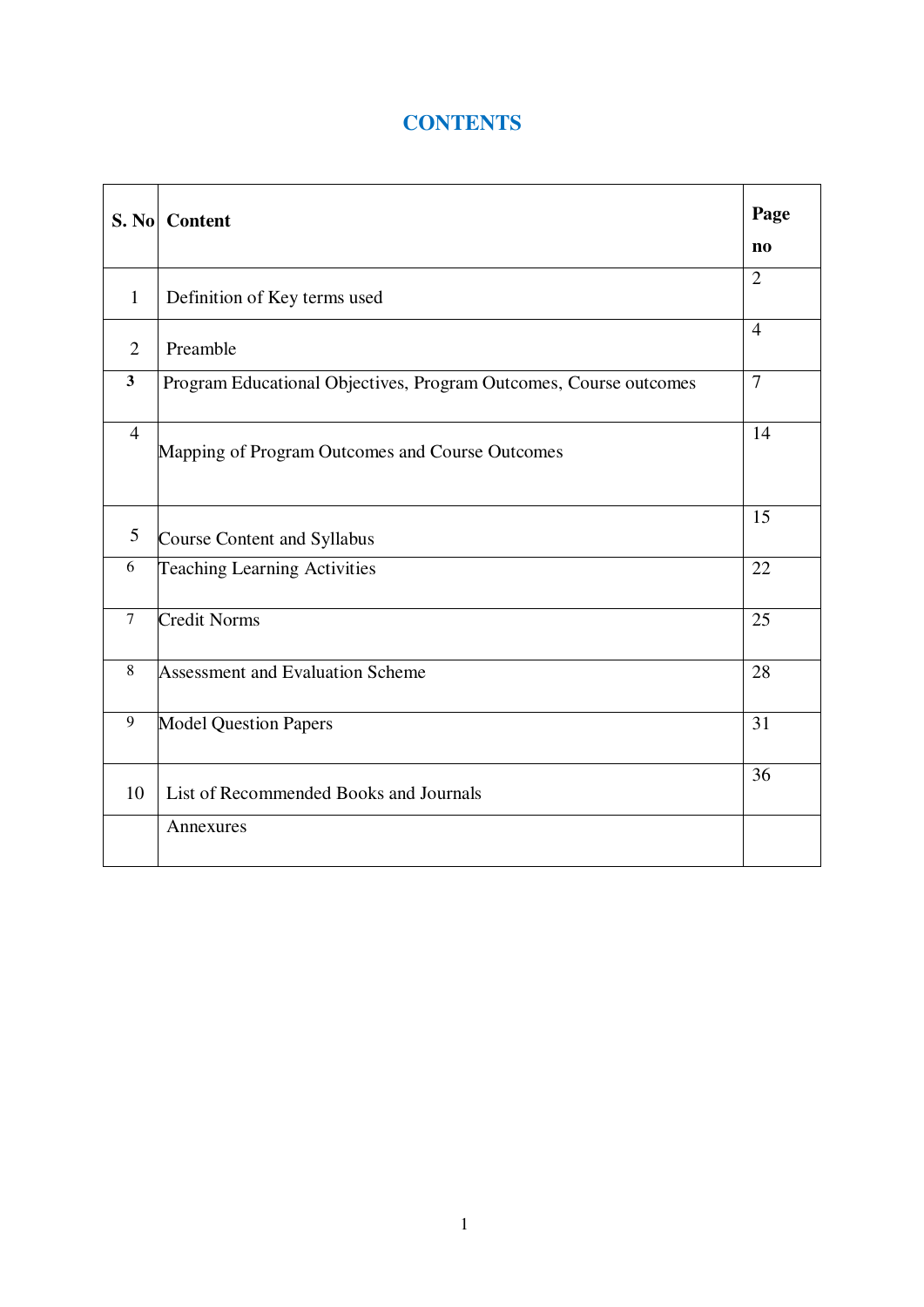### **DEFINITION OF KEY TERMS**

- 1. **Program:** Program refers to the entire period of study, leading to the degree. PGDHPE is normally **one year** program carrying 26 Credits
- 2. **Courses:** Courses, or sometimes called papers, refer to the blocks of studies/program conducted during the year. Courses are generally classified as Core Courses, and Elective Courses. Elective Courses may be Core Elective or Open Elective.

PGDHPE program includes four modules out of which first three modules correspond to three **Core courses** C-1: Teaching & Learning; C-2: Assessment and Evaluation; and C- 3:Curriculum and Management; These are mandatory for all. The fourth module has one Core Elective in the form of a mini-project (mandatory for all), and three Open Electives (Educational Research/Simulation Pedagogy/Educational Guidance, Counseling & Wellness) out of which any two may be selected.

- 3. **Academic Year:** The PGDHPE follows non-semester pattern of one year usually October -September Cycle in sync with other Allied Health Sciences Programs
- 4. **Choice Based Credit System (CBCS):** The CBCS is based on award of credit for each course and also provides choice for the students to select from the prescribed courses. It is one of the major reform recommended by the UGC /NAAC for reforming higher education in India.
- 5. **Credits:** A Unit by which the course work is measured. It determines the number of hours of instruction required per week. Credits are awarded based on the following rationale.

Engagement in direct instruction in the form of lectures, seminars, symposium, workshop or any such interactive session, for a duration of 16 hours leads to One Credit; Engagement in independent study or self-directed learning/self-learning for a duration of 32 hours of leads to One Credit. This may involve library work, assignments, observation/critiquing of mini-teaching, practice teaching, project work, web discussion, portfolio writing, field work, or any such activity supporting the course study.

6. **Credit Point:** It is the product of grade point and the number of credits assigned for a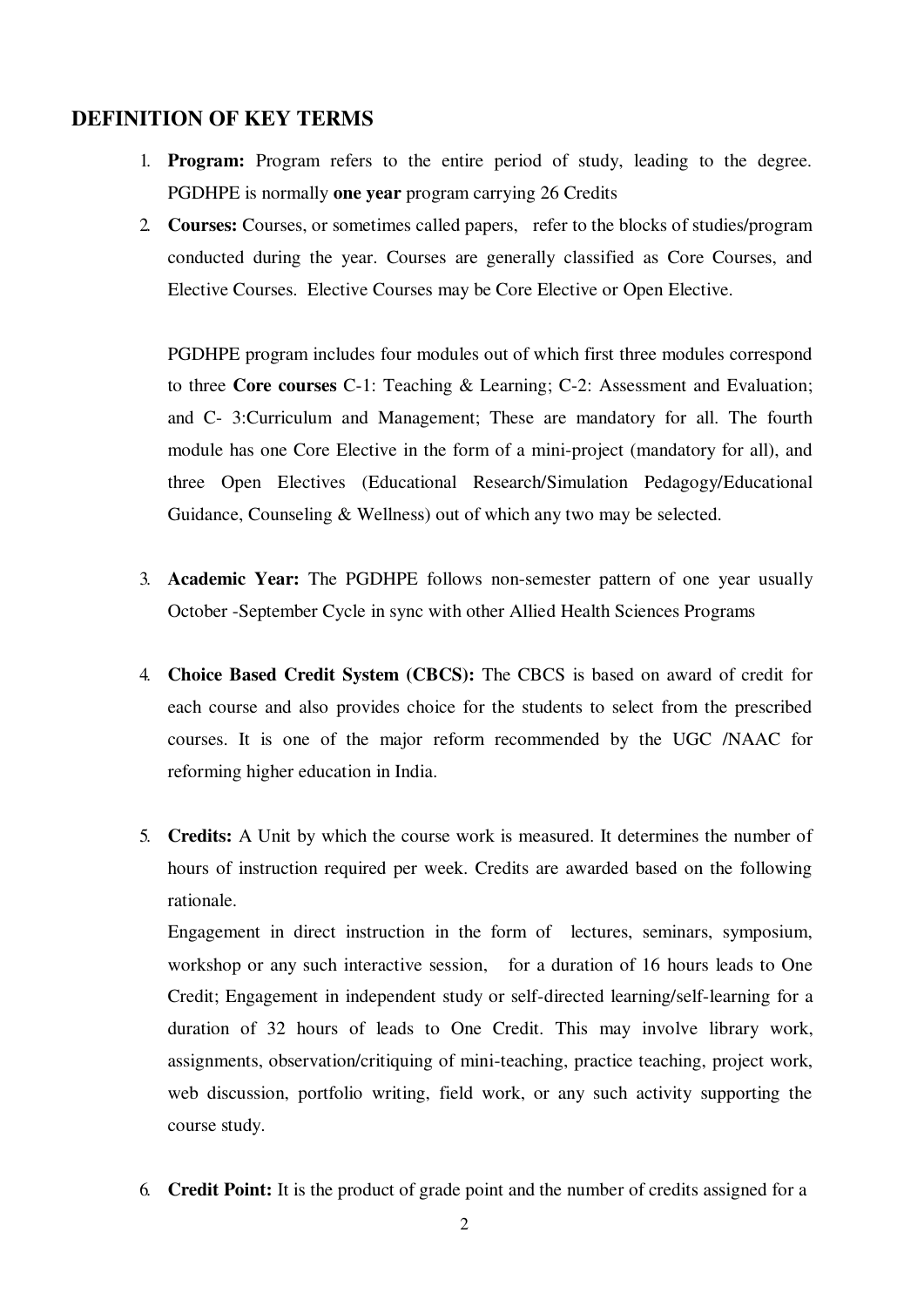course.

- 7. **Letter Grade and Grade Point:** Two methods of grading are used in higher education system: Relative Grading or Absolute Grading. The relative grading is based on the distribution (usually normal distribution) of marks obtained by all the students of the course and the grades are awarded based on cut-off marks or percentile. Under the absolute grading, the marks are converted to grades based on pre-determined class intervals. This system is followed by SBV which practices joint assessment (by internal and external experts) in the summative exam.
- **8. Heutagogy Model:** It refers to a model of learning in which the learners are selfdetermined and pursue collaborative learning. They are responsible for what they should learn and how they should learn within the scope of the program.
- 9. **Portfolio:** It is comprehensive document of all activities of a learner, both course related and job related along-with his/her reflection to guide further learning in a continuous manner. Portfolio is supported by extensive feedback from the mentors from time to time aimed at continuous improvement.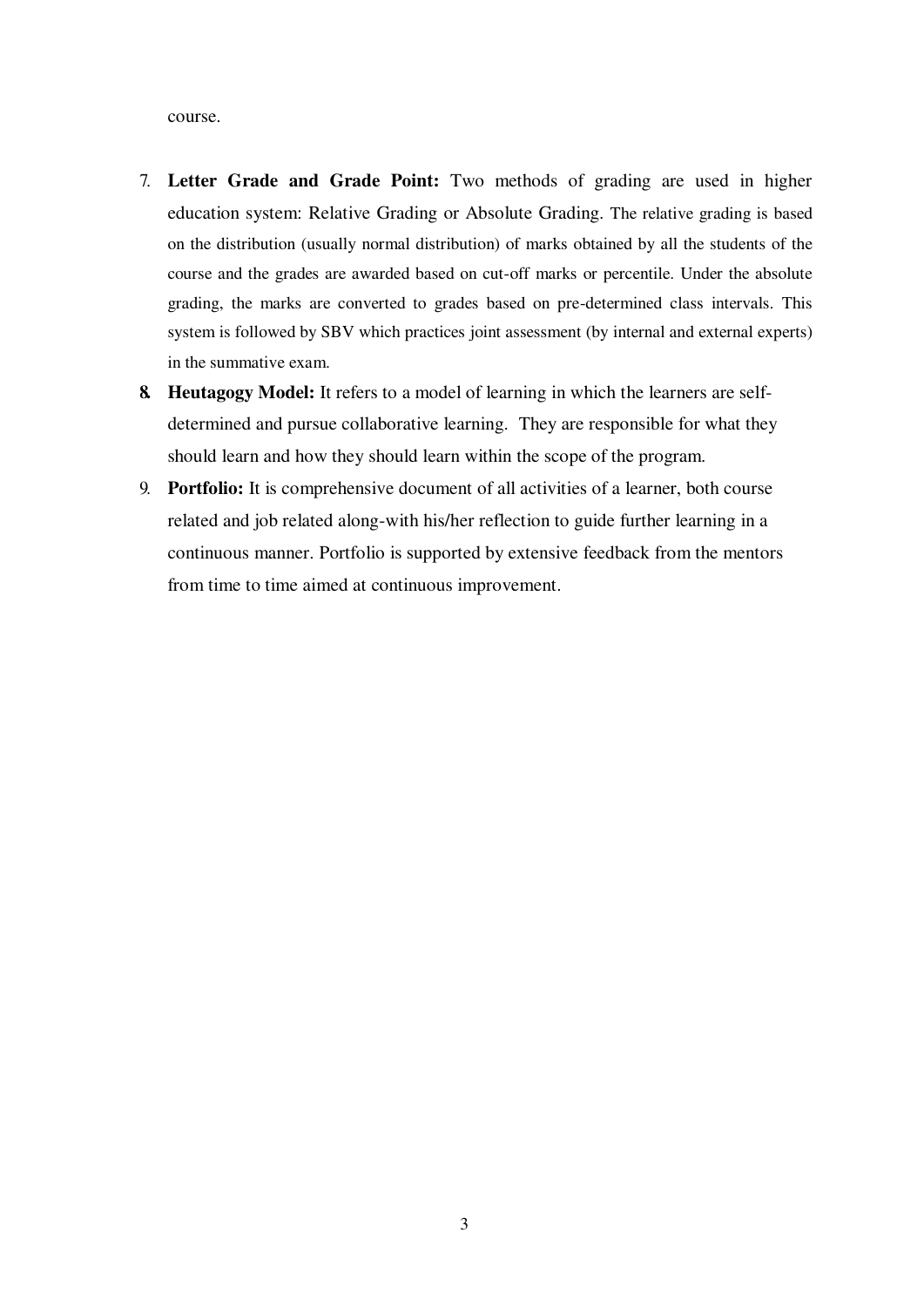### **PREAMBLE**

In line with the mission of SBV to emerge as a leader in health professions education, the Centre for Health Professions Education (CHPE) started two innovative programs accessible across all health profession disciplines, viz. medical, dental and nursing and allied health sciences. These were Post Graduate Diploma in Health Professions Education and M Phil in HPE. The aim of these programs is to develop a new cadre of health professions educators who are skilled and competent to deliver high quality professional education in their respective domains. These programs are unique in several ways. They are open for teachers across the health profession. They are exclusively based on Choice Based Credit System (CBCS) recommended by the UGC/NAAC. They are highly flexible and workplace based. Lastly, they are based on a *heutagogy* model in which the participants will be 'learning by doing' with extensive collaborative learning, driven by IT and interactive strategies of learning.

The planning and designing of the PGDHPE is based on extensive need assessment and consultation with the stakeholders before launching the first batch in 2014-15. However, the curriculum has been evolving and getting enriched every year thanks to the feedback received from our students, alumni and regular review by the Board of Studies and Academic Councils.

### **The Need Assessment and origin of the PGDHPE Program**

The starting of PGDHPE program in Health Professions Education in 2014 was a bold step taken by the SBV. Such a program was almost non-existent in the Health Sciences Universities in India. The following factors were considered while launching this program.

Consultations were held with key stakeholders including adminstrators, educational experts, teachers and potential students regarding the desirable outcomes of such a new program, structure of the program and the deliverables which can contribute to the candidates' career enhancement. What emerged out from the discussions was that, PGDHPE followed by M Phil program was the need of the day for the following reasons.

1. Though the need for skill enhancement and professional development in health sciences has been stressed from time to time by various Committees and Commissions in medical education, there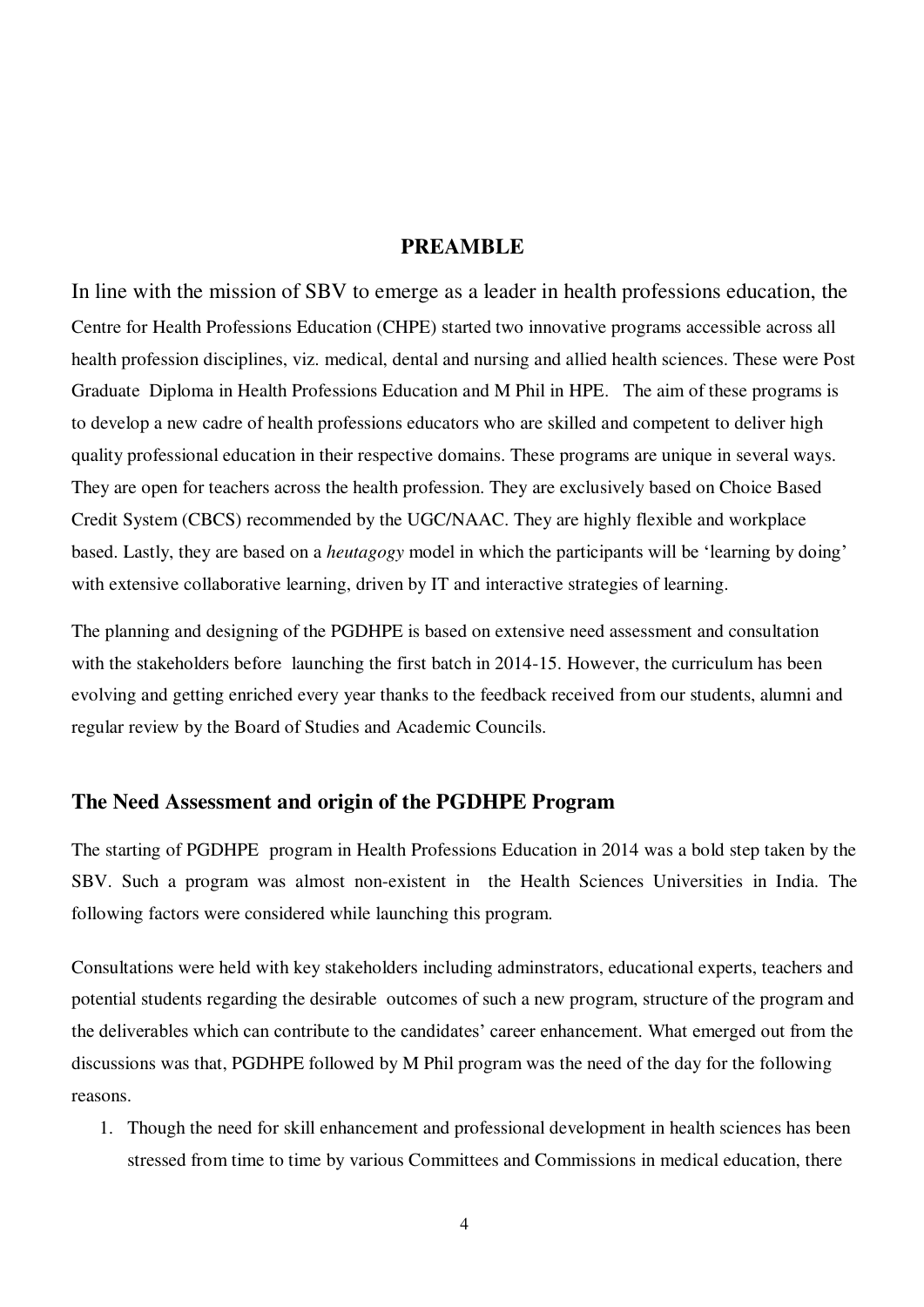are very few opportunities available for improving skill or qualification in education. The medical and dental faculty start their career in teaching without any kind of preparedness.

- 2. MCI has made the Basic Course Workshops in medical education offered by the recognized Regional Centres, as a mandatory requirement for all medical teachers. Advanced Course in ME have also been launched in Nodal Centres notified by the MCI for training the trainers. However, the basic course workshops of three days duration are not adequate for teachers who want to specialize in teaching. The Advanced Courses are too few in number considering the large number of faculty members who need to be trained for running basic course workshops. Even international fellowship programs such as Foundation for Advancement of International Medical Education and Research (FAIMER), a non-profit organization under ACGME, USA, are too few and floating. Hence PGDHPE one year program introduced by SBV can be a trend setter to effectively cater to the needs of such faculty who would like to specialize in education.
- 3. It is increasingly recognized that medical education is a specialized field in its own right. There is no provision for special qualification or training for members of the curriculum committee, the task forces for IQAC and the administrators of examination who need educational expertise in crucial aspects like instructional designing, curriculum planning and implementation, assessment & evalaution, quality assurance and accreditation. Faculty Development has been considered as the corner stone for academic excellence. Besides, a grounding in educational research is also a much needed intervention. Discipline Based Educational Research (DBER) is indeed a new emerging field which can be strengthened only through longitudinal program such as PGDHPE.
- 4. Another perhaps most important lacuna in the existing health delvery sysytem is the lack of leadership, team work and communication across the cadres. This is partly due to the silos formed by various regulatory agencies. What is grossly missing is the inter-professional approach to the training which can be addressed by an interdisciplinary program such as PGDHPE. This program can break the silos by virtue of its program enrolment policy, which is open for medical, dental, nursing and allied health science faculty.
- 5. PGDHPE, M Phil and Ph D are conceived as a seamless blend of programs within the ambit of Choice Based Credit System of UGC/NAAC which is hailed as a single most important reform in higher education in general.

With above considerations in mind SBV launched a unique Certificate-PG Diploma-M Phil program starting from the year 2014. Since the program was not in the ambit of any regulating agency, SBV followed the pathway of Choice Based Credit System, a reform which has been hailed nationally and internationally for its merits of access, flexibility, quality and sustainability which are the mantra for any educational system.

5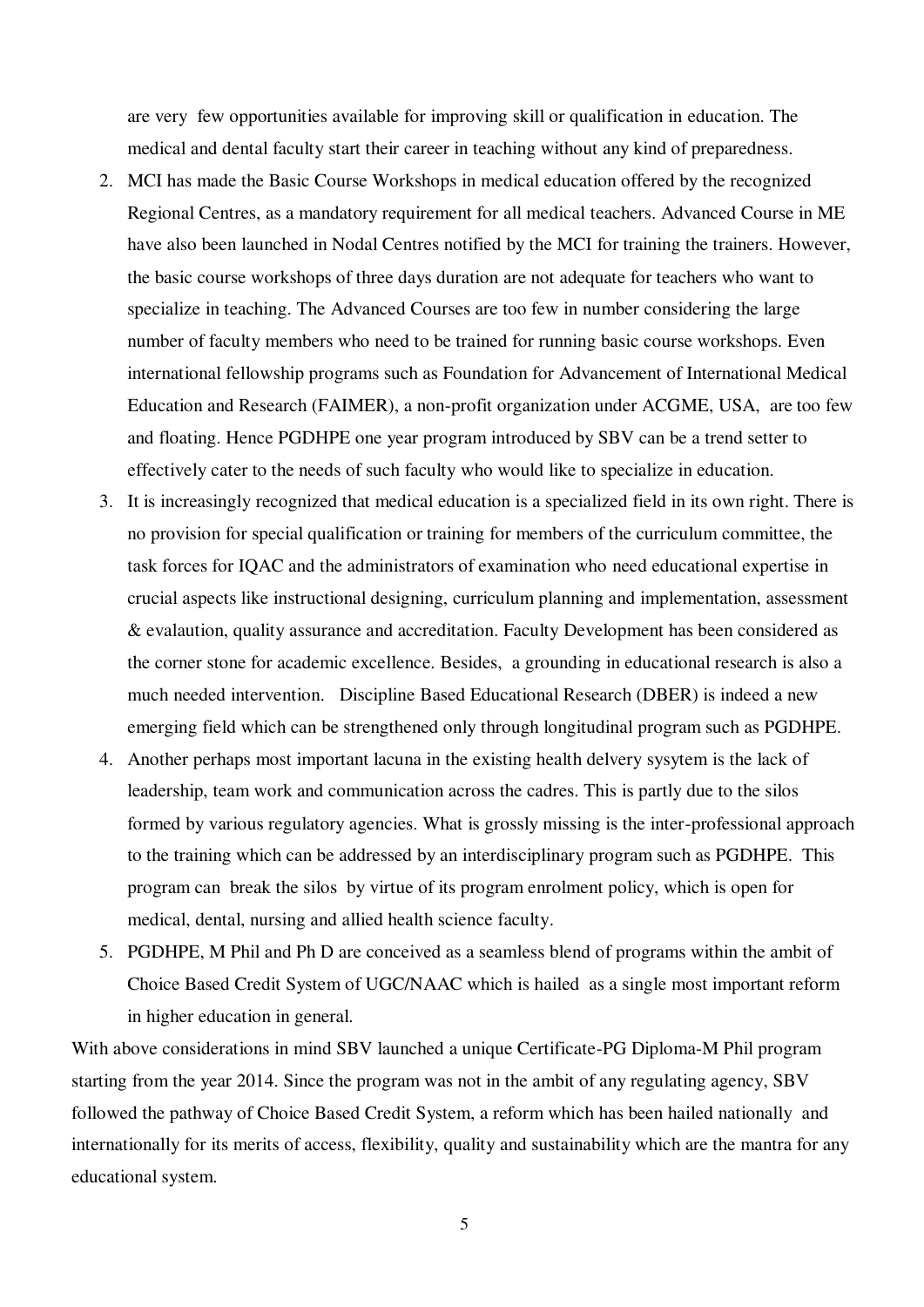### **PROGRAM EDUCATIONAL OBJECTIVES (PEO)**

- 1. To develop a cadre of health professional educators who will be able to function effectively as teachers, mentors, curriculum planners, assessors, educational administrators and professionals for the future.
- 2. To support Faculty Development Programs and scholarship in medical, dental, nursing and allied sciences education for supporting quality assurance
- 3. To ensure career enhancement of teachers by developing skills, and empowering them to become future leaders across health profession.

### **PROGRAM OUTCOMES (PO)**

At the end of the one year PGDHPE program, the PG Diploma holders will be function effectively as:

**PO-1 Teachers, instructors, and managers** of learning in large group, small group and virtual environments

**PO-2 High quality assessors and evaluators** skilled in conducting diagnostic, formative and summative evaluations using multiple tools, techniques and observations

**PO-3 Curriculum planners and administrators** who can lead institutes to plan and implement innovations in curriculum and facilitate internal Quality Assurance and accreditation by external agencies

**PO-4 Critical thinkers** capable of analysing evidence based information for pursuing educational projects relevant to their setting

**PO-5 Professionals** serving as team workers, leaders and change agents in bringing transformation in the spirit of inter-professional education

**PO-6 Participants and facilitators** for designing, assisting and collaborating in Faculty Development Programs within their institutes and beyond.

**PO-7 Mentors, guides,** educational counsellors and wellness advocates

**PO-8 Advocates of Information and Communication Technology** including e-learning, online learning, use of simulations and other modalities.

**PO-9 Self-directed learners, capable of planning and documenting their leaning experiences and reflections in the form of e-portfolio,** which will be a part of their formative and summative learning.

**The PGDHPE One Year Program consists of seven(7) courses which are organized in four (4) modules, each of three months (12 weeks). The first three modules include three core courses. The fourth module consists of one core elective (educational project), besides three elective courses out**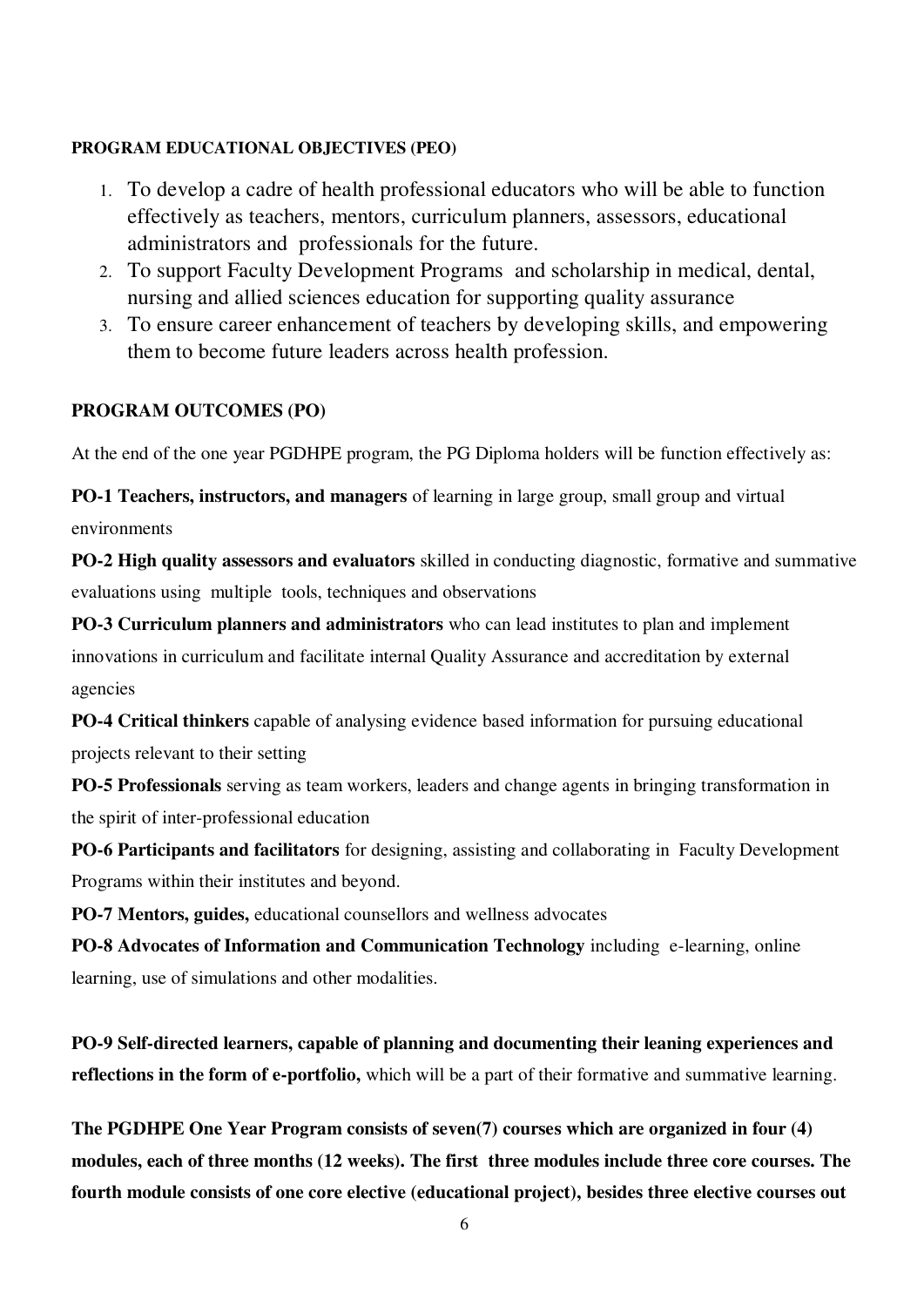**of which only two can be chosen.** 

# **COURSE OUTCOMES (CO)**

# **MODULE**  $-$ **I COURSE 1 TEACHING AND LEARNING**

# **Course Outcomes (CO)**

At the end of course / module on Teaching Learning, the learner should be able to

CO 1.1 Apply systems approach to education and appreciate that education is a dynamic system interacting with environment

CO 1.2 Explain the concepts of Vision, Mission, Values; Goals, Aims & Objectives and relate these concepts with their institutional context

CO 1.3 Differentiate between teaching and learning. Understand the theoretical aspects of teaching and learning derived from educational psychology and various schools of thought (especially, Behaviourism, Constructivism and Social learning theories)

CO 1.4 Identify adult learning principles and suggest their educational implications; Differentiate among the terms, pedagogy, andragogy and heutagogy.

CO 1.5 Differentiate between objectives and outcomes; Become familiar with writing objectives using various taxonomies and approaches used in a competency driven, outcome based framework.

CO 1.6 Become familiar with Group Dynamics and its utility in conducting small group techniques, in the context of PBL and CBL

CO 1.7 Practice various teaching skills (including lesson planning) for handling large groups, including successful demonstration of microteaching

CO 1.8 Develop skills in using individual self-directed learning methods including E learning, distance learning, blended learning, Seamless learning; develop e-resources, become familiar with learner centric MOOC.

CO1.9 Make effective use of media including projected and non-projected aids, and multimedia aided by web-based resources, including simulation and standardized patients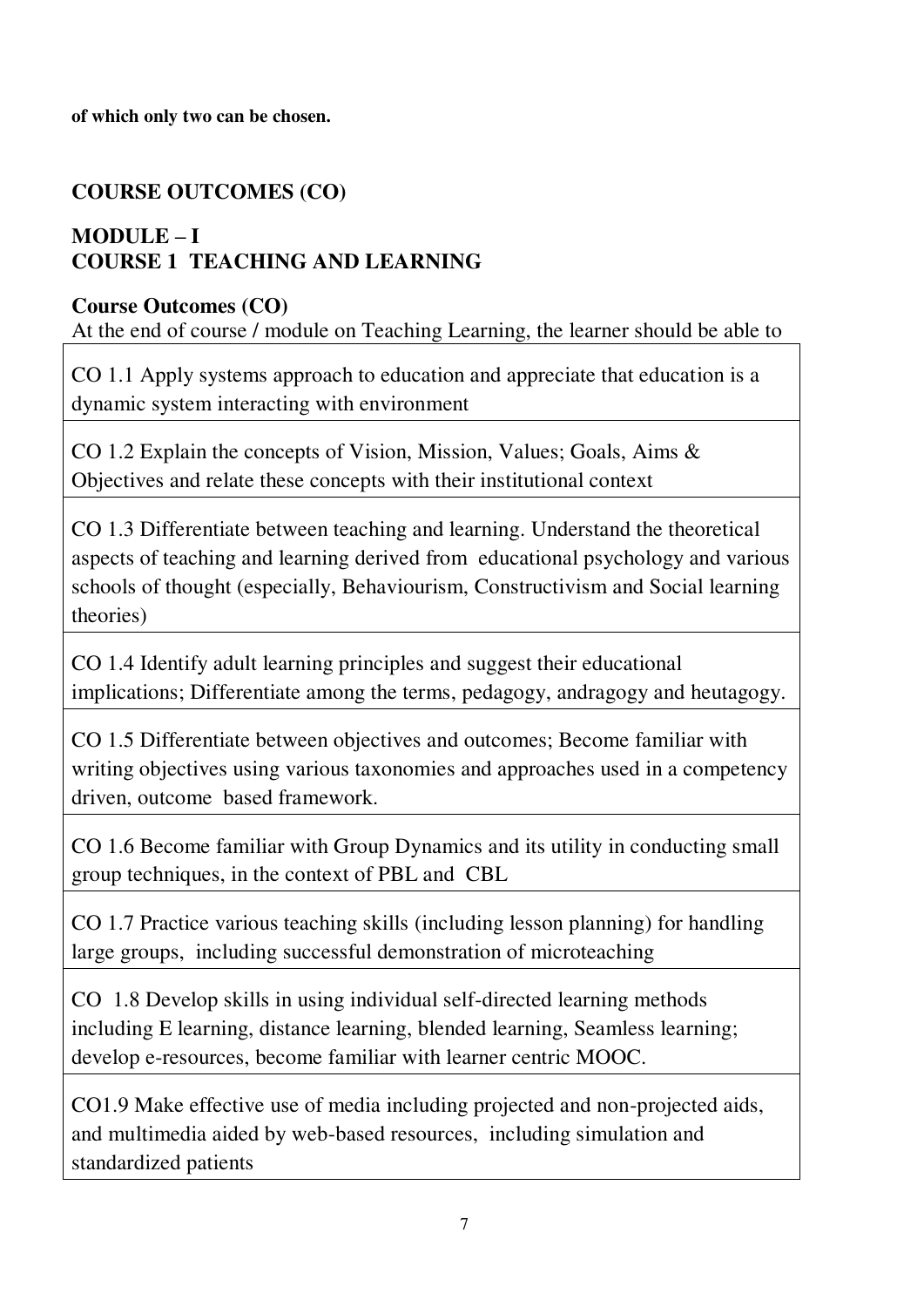# **MODULE II**

# **Course 2– Assessment and Evaluation**

At the end of course / module on Assessment and Evaluation the learner should be able to

CO 2.1 Differentiate between the terms measurement and assessment, assessment and evaluation; identify the purpose, types of assessment, formative vs summative assessment, Internal assessment

CO 2.2 Understand the principles of evaluation, and explain the attributes of tools used in evaluation (with reference to Reliability, Validity, feasibility, objectivity); Utility of evaluation

CO 2.3 Be familiar with competency based assessment; linking competencies with modalities of evaluation

CO 2.4 Develop skills in making effective use of various types of questions/other tools for comprehensive assessment of students Objective Structured Clinical Examination, Objective Structured Practical Examination Structured, Mini-CEX, DOPS, Oral Examination, Mini Multiple Personality Interview;

CO 2.5 Develop skills in framing MCQs testing higher cognitive ability, prevalidation, post-validation of MCQs, item analysis and question banking

CO 2.6 Develop skills preparing test blueprints, question paper setting, scoring, grading, analyzing results and standard setting

Understand the meaning of the term authentic assessment and be familiar with and be able to implement authentic assessment methods during formative evaluation (summative evaluation is excluded presently because it is under tight regulatory control).

CO 2.7 Apply the principles of evaluation to strengthen post graduate evaluation keeping mind the competencies such as research skills, professionalism, assessment of soft skills, newer assessment tools, WPBA Vs conventional, Portfolio, logbook, Multi-Source Feedback (360\*)

# **MODULE III**

# **Course 3- Curriculum and Management of Education**

At the end of course / module on Curriculum and Management of Education, the learner should be able to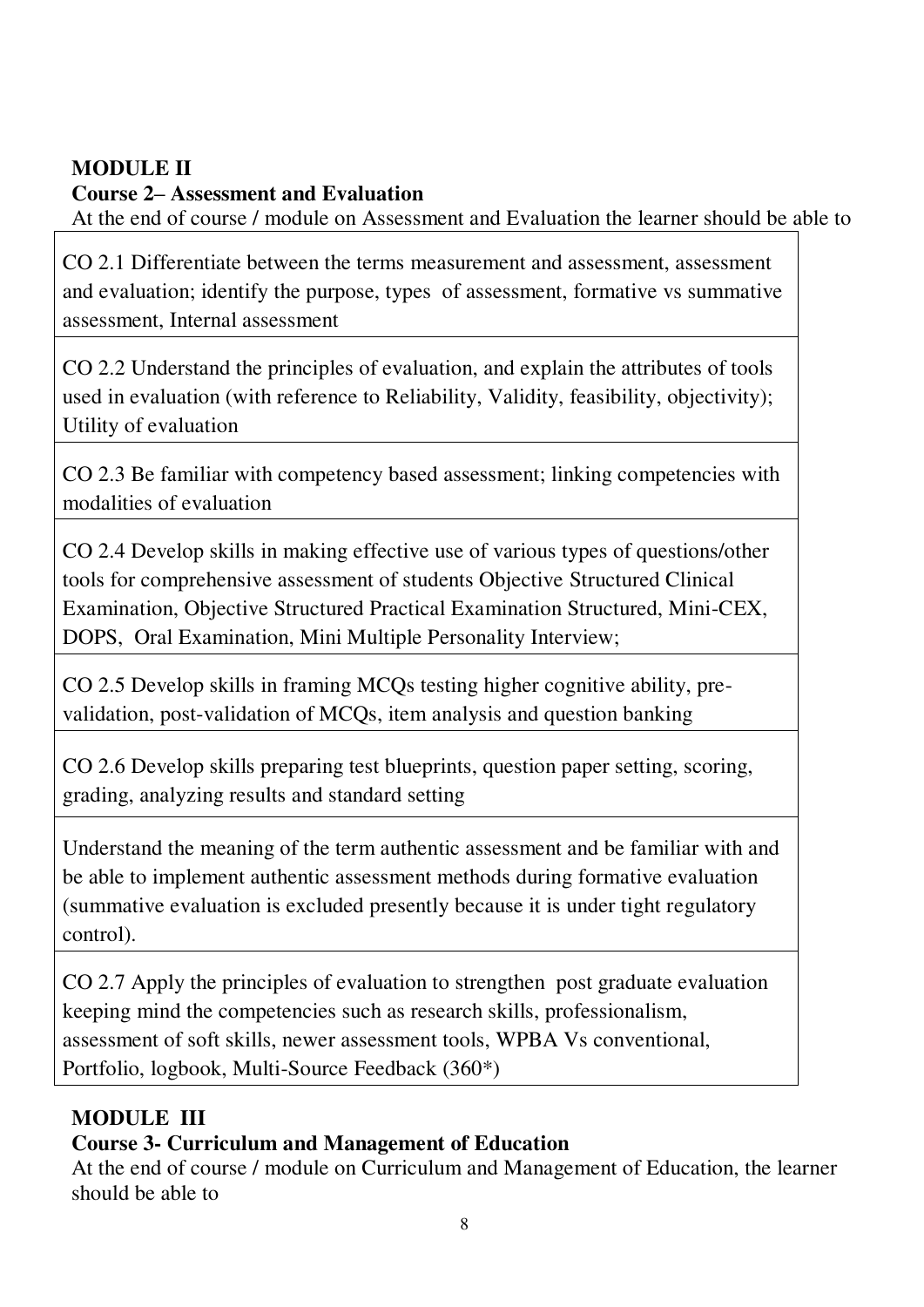CO 3.1 Define curriculum, identify its component, its determinants and types (Formal, Informal, intended curriculum, taught & assessed curriculum, hidden curriculum;

CO 3.2 Discuss various models of curriculum /development, types and framework Enumerate the process and steps in designing curriculum (MDN, ABC) – curricular determinants; undertake curriculum mapping.

Realize the importance of hybrid curriculum in contextual situations.

CO 3.3 Critically appraise the medical, dental and nursing curricula in India, Choice Based Credit System of UGC, MOOC platforms, achievements and challenges ahead

CO 3.4 Compare curricula in HPE across the globe and understand the concept of equivalence and international standards

CO 3.5 Understand and apply the principles and process of Quality Assurance and accreditation with special reference to NAAC and other regulatory bodies

CO3.6 Address managerial issues in HPE: Leadership, Communication, Resource management, time management, stress management and conflict management

CO3.7 Appreciate the need for value additions in curriculum, integrated curricula, inter-disciplinary and trans-disciplinary approaches to curricula

CO3.8 Gain insight into policy, governance and administrative aspects of a Health Sciences University, the structure and functioning of various statutory bodies, handling of malpractices, grievance matters

CO3.9 Recognize the need and pathways of professional development of teacher; Recruitment, appraisal, and career enhancement, evaluation of teachers: self, peer and student, role of Faculty Development and recharging strategies

# **MODULE -IV ELECTIVE COURSES AND CORE ELECTIVES This module has four Courses including one core elective and three electives embedded into it**

**Course 4 Core Elective – Educational Research Project (Mini-project)**  At the end of the course, the fellows will be able to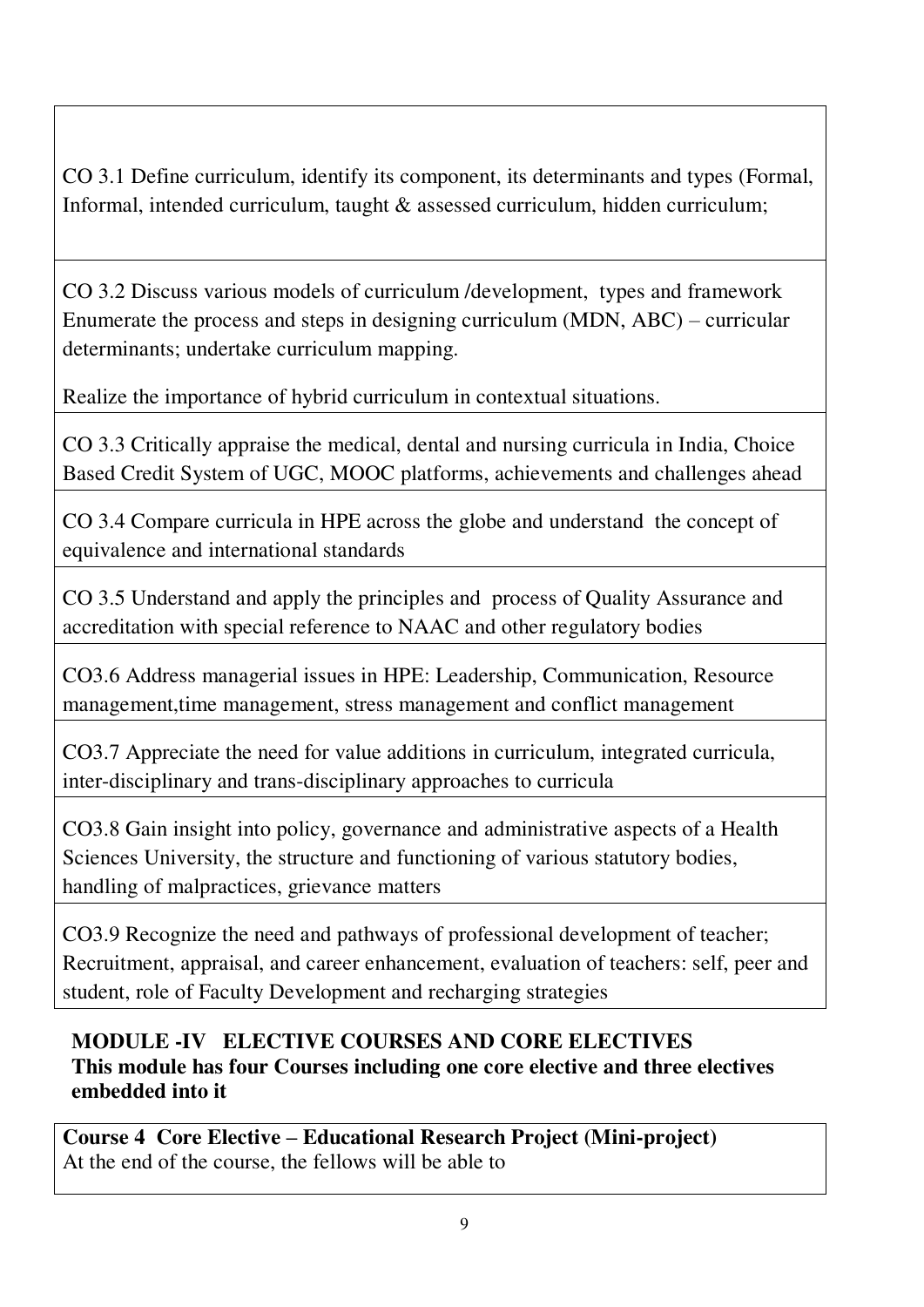CO4.1 Identify an educational problem which they face in their workplace

CO4.2 Formulate a research question, review literature, plan an intervention strategy, and submit a report including recommendations for implementation

Note: This is individual project (2 credits) to be completed in a time frame of three months and the report should be submitted at the time of final viva exam.

### **Course 5 Simulation Pedagogy**

At the end of the course, the fellows will be able to

CO5.1 Identify the need and rationale for simulation, drawing from theories

CO5.2 Be familiar with different kinds of simulators and mannequins, differentiate between low fidelity and high-fidelity simulators

CO5.3 Acquire knowledge and skills to set up a simulation lab and run workshops for training faculty

CO5.4 Make effective use of standardized patients for training undergraduates in medical, nursing and allied disciplines in communication skills and other soft skills

CO5.5 Develop soft skills viz., team work and communications skills using games and role play

### **Course 6 Educational Research**

At the end of the course, the fellows will be able to

CO6.1 Appreciate the need for educational research, difference between educational research and other types of research; The role of Quantitative research methods, Quantitative research methods and mixed methods in health science education

CO6.2 Identify the steps of conducting educational research, viz., selection of topic, review of literature, preparation of protocol and writing a research question

CO6.3 Design and conduct surveys, psychometrics, and qualitative approaches including, observations, focus group discussion, depth interviews, case studies and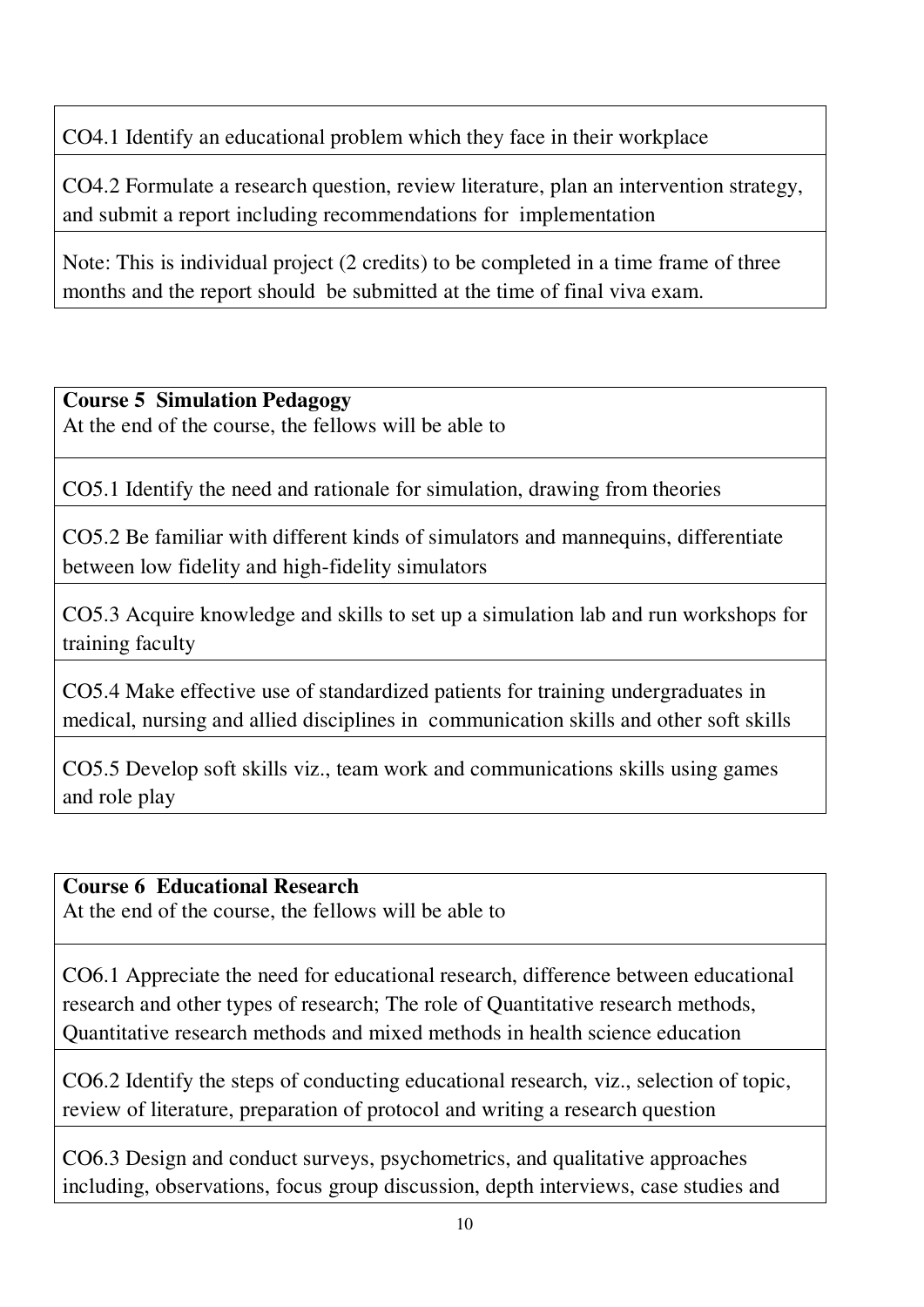rapid appraisal

CO6.4 Develop skills in collecting, analyzing, and interpreting qualitative data

CO6.5 Acquire skills in publishing educational research findings keeping in mind the publication ethics

**Course 7Guidance, counselling and student wellness**  At the end of the course, the fellows will be able to

CO7.1 Recognize the role of guidance and counselling

CO7.2 Apply the best practices of Guidance and counselling in mentoring students

CO7.3 Identify institutional strategies and best practices for guiding slow learners and advanced learners.

CO7.4 Appreciate the concept of wellness with salutogenic focus for planning student wellness program that incorporates Yoga and other techniques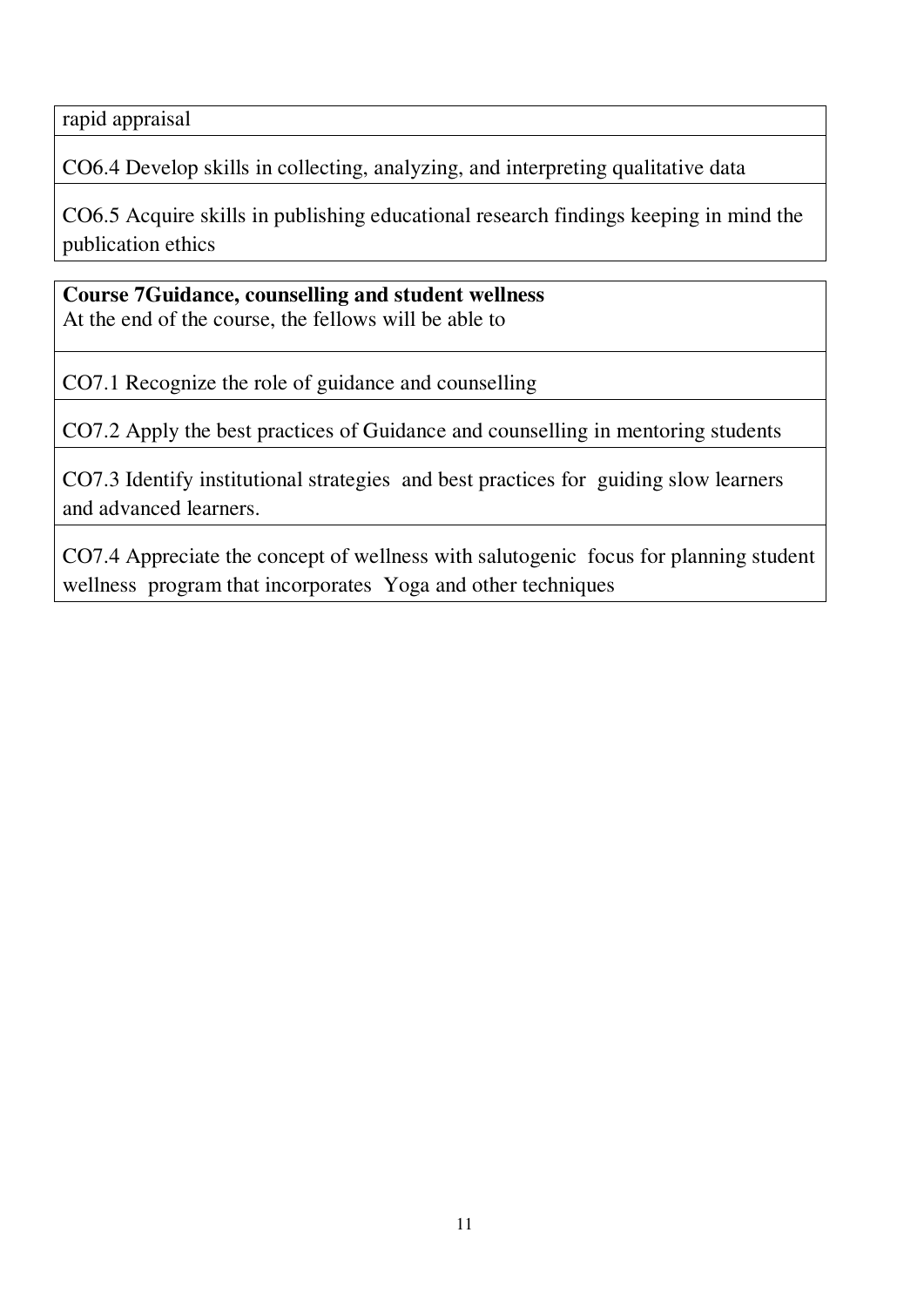# **MAPPING PROGRAM OUTCOMES WITH COURSE OUTCOMES**

| <b>Mapping Program Outcomes with Course Outcomes</b> |              |   |                                             |          |          |          |          |          |          |          |          |
|------------------------------------------------------|--------------|---|---------------------------------------------|----------|----------|----------|----------|----------|----------|----------|----------|
|                                                      |              |   |                                             |          |          |          |          |          |          |          |          |
| PO                                                   | CO No.       |   | <b>Specific (CO) Course Outcome Numbers</b> |          |          |          |          |          |          |          |          |
| No.                                                  |              |   |                                             |          |          |          |          |          |          |          |          |
|                                                      | $\leftarrow$ |   | $CO-1.1$                                    | $CO-1.2$ | $CO-1.3$ | $CO-1.4$ | $CO-1.5$ | $CO-1.6$ | $CO-1.7$ | $CO-1.8$ | $CO-1.9$ |
| $\overline{2}$                                       | ⇔            | 2 | $CO-2.1$                                    | $CO-2.2$ | $CO-2.3$ | $CO-2.4$ | $CO-2.5$ | $CO-2.6$ | $CO-2.7$ |          |          |
| 3                                                    | $\leftarrow$ | 3 | $CO-3.1$                                    | $CO-3.2$ | $CO-3.3$ | $CO-3.4$ | $CO-3.5$ | $CO-3.6$ | $CO-3.7$ | $CO-3.8$ | $CO-3.9$ |
| $\overline{4}$                                       |              | 4 | $CO-4.1$                                    | $CO-4.2$ |          |          |          |          |          |          |          |
| 5                                                    | $\leftarrow$ | 5 | $CO-5.1$                                    | $CO-5.2$ | $CO-5.3$ | $CO-5.4$ | $CO-5.5$ |          |          |          |          |
| 6                                                    |              | 6 | $CO-6.1$                                    | $CO-6.2$ | $CO-6.3$ | $CO-6.4$ | $CO-6.5$ |          |          |          |          |
|                                                      |              |   |                                             |          |          |          |          |          |          |          |          |
| $\overline{7}$                                       |              |   | $CO-7.1$                                    | $CO-7.2$ | $CO-7.3$ | $CO-7.4$ |          |          |          |          |          |
|                                                      |              |   |                                             |          |          |          |          |          |          |          |          |
| 8                                                    |              |   |                                             |          |          |          |          |          |          |          |          |
| 9                                                    |              |   |                                             |          |          |          |          |          |          |          |          |

**Note: Many of the program outcomes (from PO 1 to PO7) will be achieved mainly from certain specific courses. However, PO-8 (Advocates of Information and Communication Technology) and PO-9 Self-directed learners, capable of planning and documenting their leaning experiences and reflections in the form of e-portfolio) will be achieved through continuous engagement in all courses**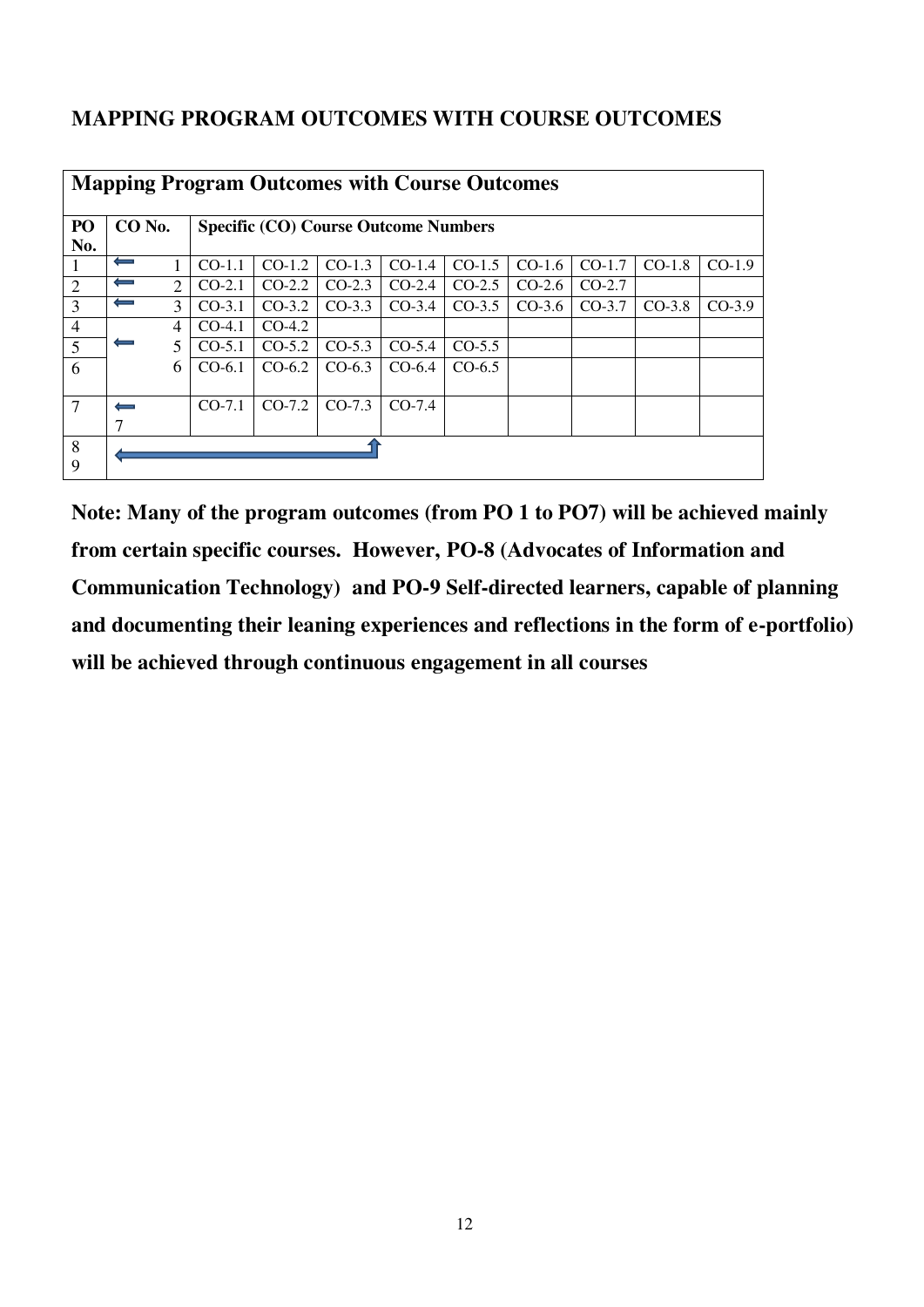# **THE COURSE CONTENT AND SYLLABUS OF PGDHPE**

The course content and syllabus of PGDHPE are focussed on achieving the course outcomes rather than prescribing a rigid syllabus. Unlike traditional courses, we follow heutagogy model in which the scholars work on a collaborative learning mode and workout a schedule of sessions which lead to course outcomes. The following scheme is only suggestive and not prescriptive. Dates and presenters are fixed by the scholars themselves on rotation in a voluntary basis.

# **ABC Curriculum Design: A progressive, model in sync with Heutagogy**

The PGDHPE has planned to use of Arena Blended Connected Curriculum design (ABC) as collaborative project for the batch of 2019-20, which is under progress. This is a unique effort to make students responsible for choosing one or more type of learning activity from among the six types – acquisition, discussion, practice, investigation, collaboration and production depending upon the best bargain between learning outcome and learning efforts/preferences of learners.

| Course<br><b>Week</b> | <b>Session</b>                                                                                                                 |
|-----------------------|--------------------------------------------------------------------------------------------------------------------------------|
|                       | Course orientation – Ice breaking; Appreciative inquiry; Teaching Vs<br>Learning Portfolio; Working in interdisciplinary teams |
| 1a                    | Education - Systems approach                                                                                                   |
| 1 <sub>b</sub>        | Characteristics of Vision, Mission, Goals, Aims & objectives                                                                   |
| 2a                    | Taxonomies and comparison of taxonomies of different HPE                                                                       |
| 2 <sub>b</sub>        | Taxonomy and Writing learning outcomes                                                                                         |
| 3a                    | Educational Psychology & theories of learning                                                                                  |
| 3 <sub>b</sub>        | Principles and maxims of teaching and learning for competencies -<br>Pedagogy, Andragogy, Heutagogy.                           |
| 4a                    | <b>Teaching Learning Principles</b>                                                                                            |

# **Module I/Course - 1 Teaching and learning - 6 Credits (12 weeks)**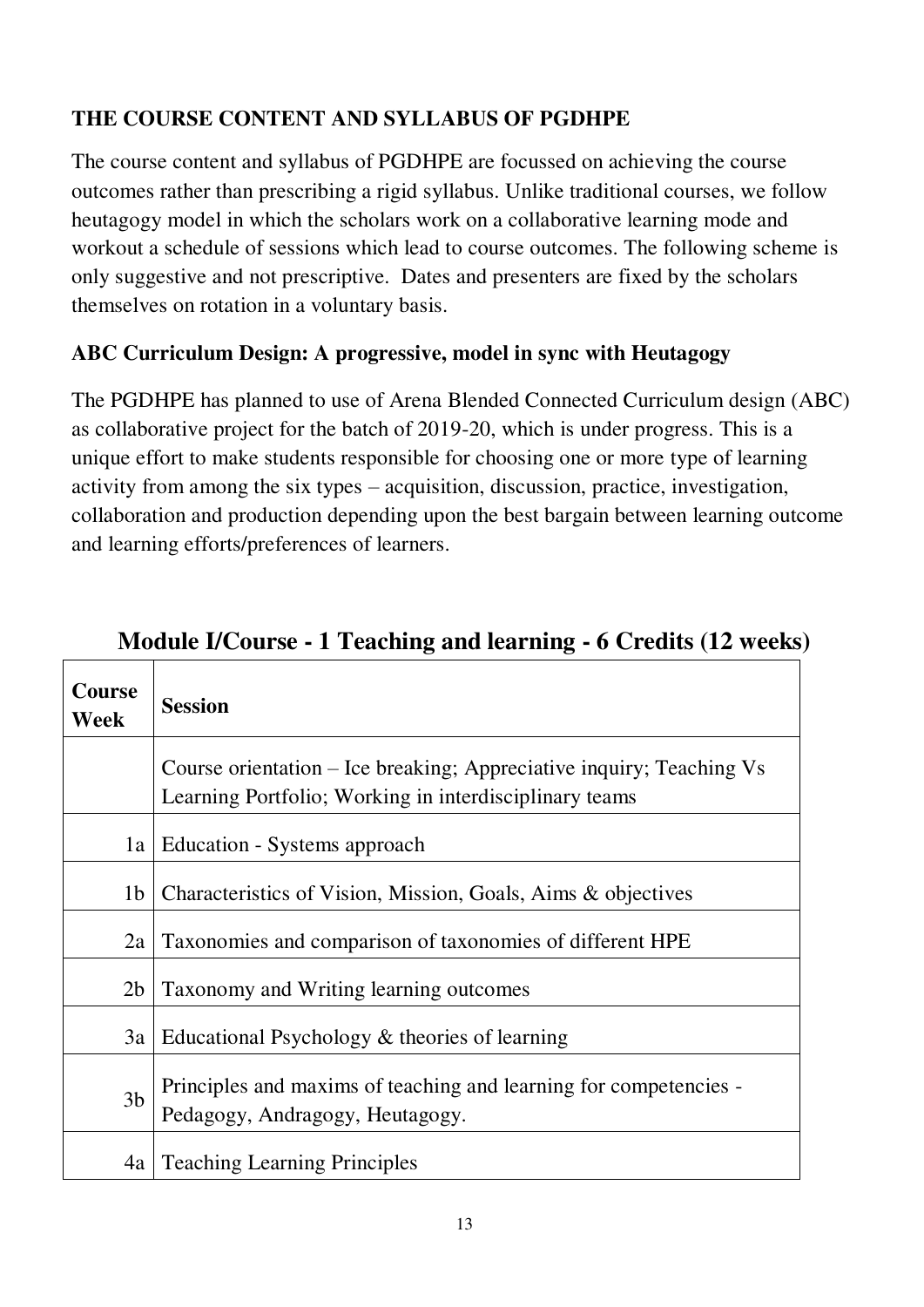| 4b              | <b>Adult Learning Principles.</b>                                                                                                                                          |
|-----------------|----------------------------------------------------------------------------------------------------------------------------------------------------------------------------|
| 5a              | Competencies in HPE (Domains/WFME/Quality chasm)                                                                                                                           |
| 5 <sub>b</sub>  | Comparison of Core competencies (ACGME/ Australia/<br>CANMED/IMG of vision 2015) Formulating Objectives to achieve<br>competencies                                         |
| 6a              | Large Group Teaching Methods & Class room management                                                                                                                       |
| 6b              | Group dynamics & Small Group Teaching methods                                                                                                                              |
| 7a              | Problem based learning (PBL as a method), Problem oriented/Case<br>Based learning, flipped classroom                                                                       |
| 7 <sub>b</sub>  | Group work on PBL                                                                                                                                                          |
| 8a              | Learning styles & types (VARK); Right & Left brain orientation                                                                                                             |
| 8 <sub>b</sub>  | Individual Learning methods + Newer Methods of students engagement<br>(E learning, distance learning, blended learning, Seamless learning)                                 |
| 9a              | Developing learning resource material using different media.<br>Instructional aids – types, uses, selection, utilization, Projected and non-<br>projected aids, multimedia |
| 9b              | Utilising informatics/ web2-google forms                                                                                                                                   |
| 10a             | Simulation, Standardized patient (SP), Field Work. Video-Tele-<br>conferencing; immersive learning etc.                                                                    |
| 10 <sub>b</sub> | Group work                                                                                                                                                                 |
| 11a             | Instructional design: Planning and designing the lesson, writing lesson<br>plan: meaning, its need and importance, formats. Lesson Plan group<br>work;                     |
| 11 <sub>b</sub> | Micro Teaching introduction                                                                                                                                                |
| 12a             | Micro Teaching practice session                                                                                                                                            |
| 12 <sub>b</sub> | Micro Teaching practice session                                                                                                                                            |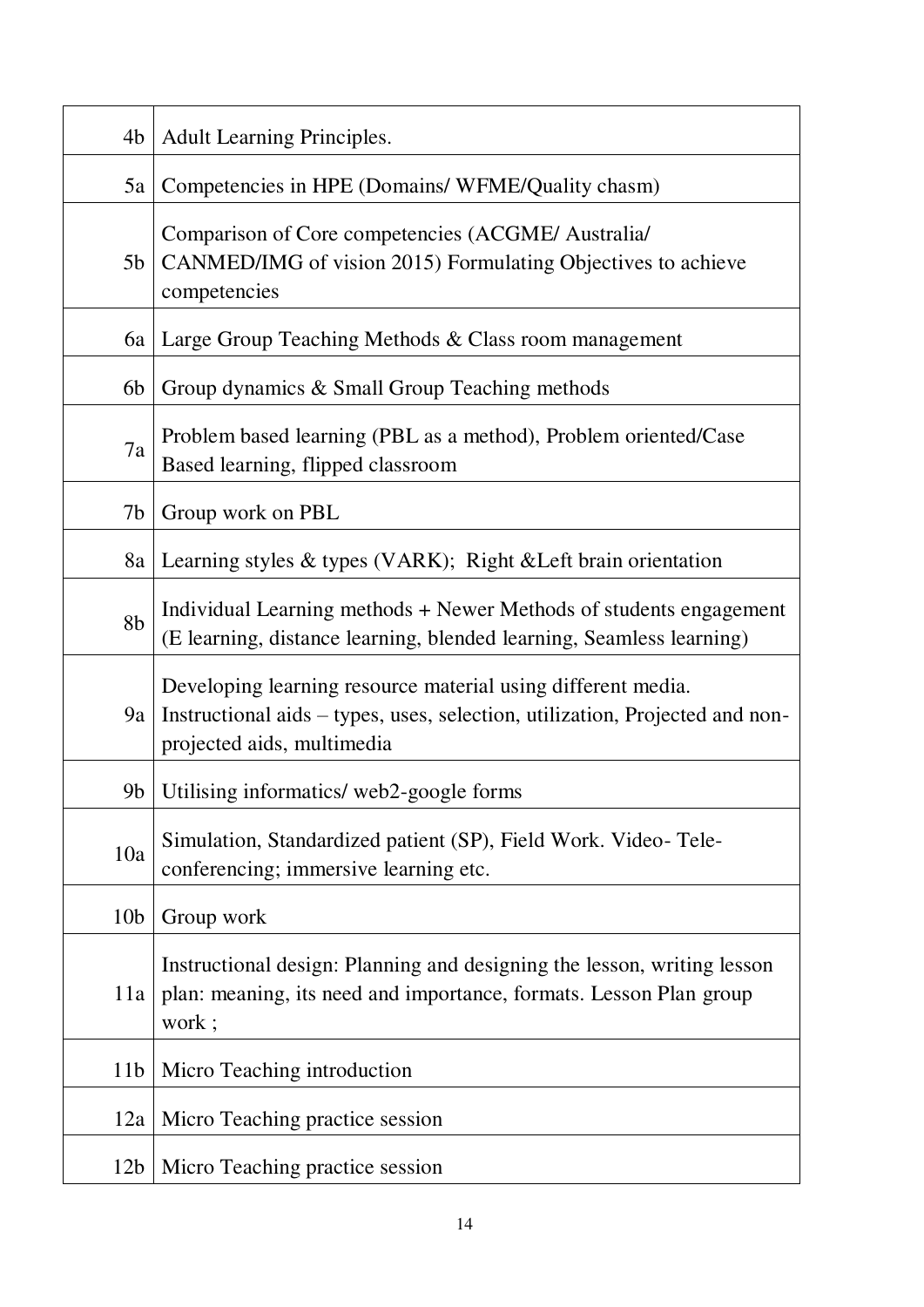|  |  | 13 Module I, Course 1 Internal Assessment |
|--|--|-------------------------------------------|
|--|--|-------------------------------------------|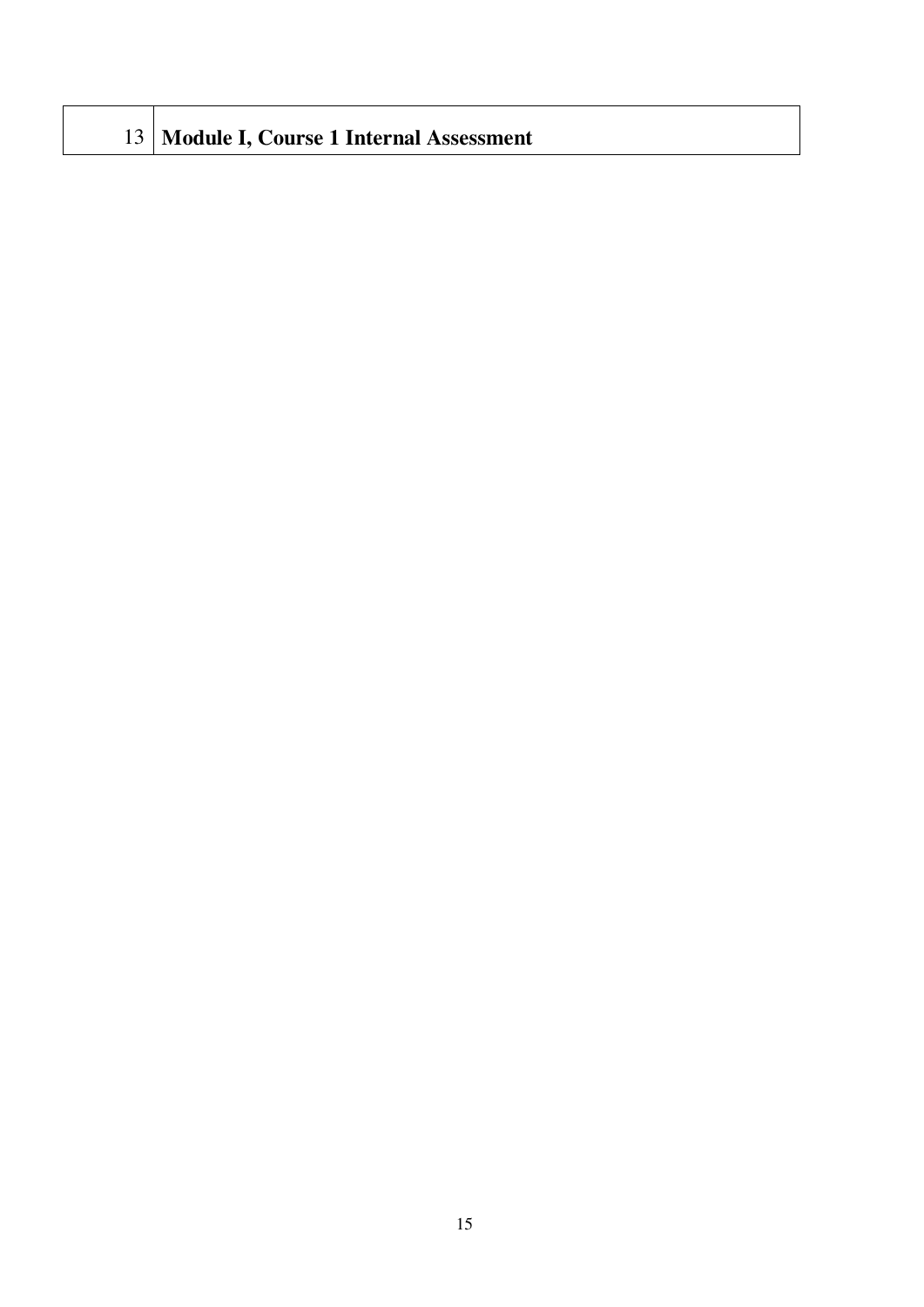| <b>Course</b><br>week | <b>Session</b>                                                                                  |
|-----------------------|-------------------------------------------------------------------------------------------------|
| 1a                    | Terminologies used in evaluation $&$ overview                                                   |
| 1 <sub>b</sub>        | Principles of evaluation                                                                        |
| 2a                    | Tools of assessment related to taxonomy                                                         |
| 2 <sub>b</sub>        | Qualities of assessment (Reliability, Validity, feasibility, objectivity)                       |
| 3a                    | Norm & criterion referenced                                                                     |
| 3 <sub>b</sub>        | Formative vs Summativeassessment, Internal assessment                                           |
| 4a                    | Long Answer Questions, Short Answer Question Principles                                         |
| 4b                    | Multiple Choice Question, Extended Matching Items Principles                                    |
| 5a                    | Objective Structured Clinical Examination, Objective Structured<br><b>Practical Examination</b> |
| 5 <sub>b</sub>        | Structured Oral Examination, Mini Multiple Personality Interview                                |
| 6a                    | Blue Printing, Question bank                                                                    |
| 6b                    | Post validation MCQ (item analysis)                                                             |
| 7a                    | Post validation Essay question                                                                  |
| 7b                    | Post validation SAQ, VSAQ                                                                       |
| 8a                    | Item response theory                                                                            |
| 8b                    | Projects as tools for evaluation including Educational research projects                        |
| 9a                    | Administering tests, Scoring vs. Grading                                                        |
| 9 <sub>b</sub>        | Automation in evaluation                                                                        |
| 10a                   | I - Methods of Standard setting                                                                 |
| 10 <sub>b</sub>       | II - Methods of Standard setting Normalization                                                  |

# **Course -2 Assessment and Evaluation 6 Credits (12 weeks)**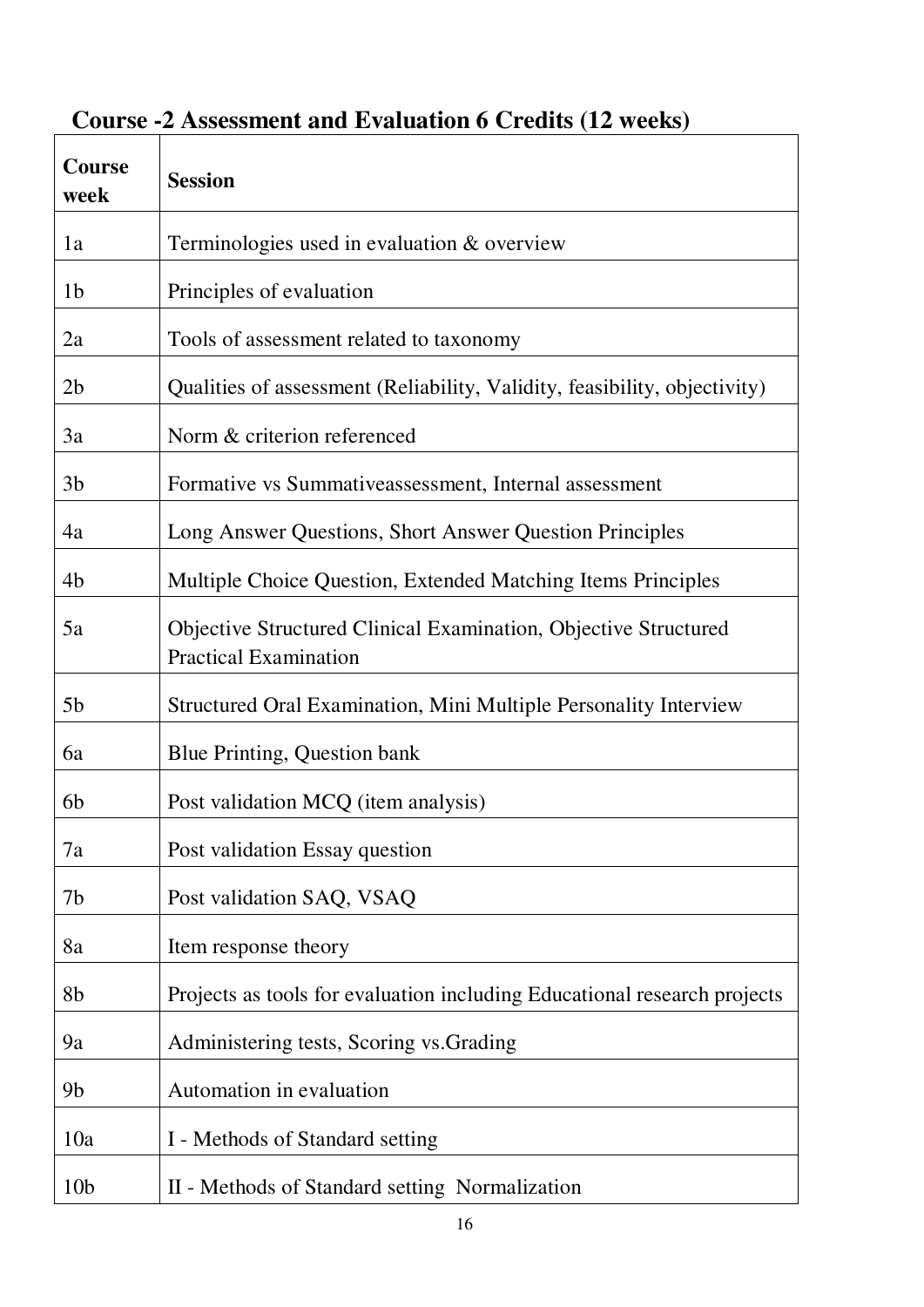| 11a             | Requirements for post graduate evaluation, professionalism,<br>assessment of soft skills, newer assessment tools |
|-----------------|------------------------------------------------------------------------------------------------------------------|
| 11 <sub>b</sub> | Authentic assessment, WPBA Vs conventional, Portfolio, logbook,<br>$360*$                                        |
| 12              | <b>Regulatory Standards for evaluation</b>                                                                       |
|                 | <b>Module II Course 2 Internal Assessment</b>                                                                    |

# **Module III Course – 3 Curriculum and Management of Education**

# **6 Credits (12 weeks)**

| <b>Course</b><br>week | <b>Session</b>                                                                                                                                                                                                                                                                                                                                                                               |
|-----------------------|----------------------------------------------------------------------------------------------------------------------------------------------------------------------------------------------------------------------------------------------------------------------------------------------------------------------------------------------------------------------------------------------|
| 1a                    | National Medical Commission critical analysis – MCI Act 1956<br>discussion; DCI act                                                                                                                                                                                                                                                                                                          |
| 1 <sub>b</sub>        | Role of regulatory bodies in Health Professional Education (MCI, DCI,<br>INC, UGC) Professional education, current trends and issues in<br>HPE(NEET/UGC-MOOC/21 <sup>st</sup> century needs)                                                                                                                                                                                                 |
| 2a                    | Curriculum determinants-Educational policies and their influence on HPE<br>- Flexner's Report, GPEP Report, The Edinburg declaration, Geis Report,<br>Bhore committee, Bajaj Committee, National Policy of education of<br>health sciences, Yashpal committee report, Chada, Kartarsingh, Kennedy,<br>Mudaliar, Mukherjee, Shrivastava committee report, Lancet, Vision 2015,<br>NSDC report |
| 2b                    | Social, economic, political and technological influencers of HPE in India                                                                                                                                                                                                                                                                                                                    |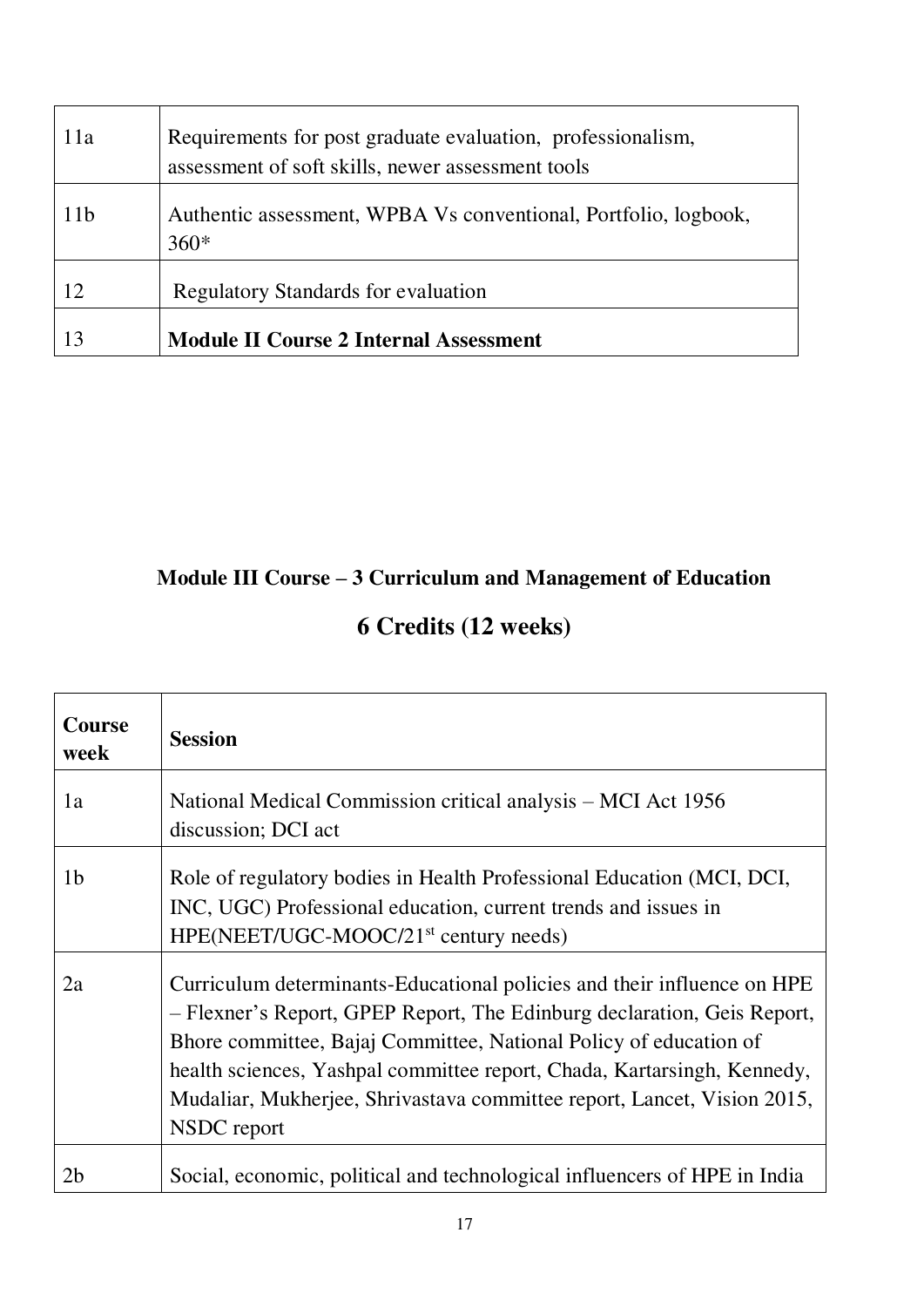| 3a              | Curricular models - principles and applications.                                                                                                                                                     |
|-----------------|------------------------------------------------------------------------------------------------------------------------------------------------------------------------------------------------------|
| 3 <sub>b</sub>  | Curriculum models, types & framework                                                                                                                                                                 |
| 4a              | Process and steps in curriculum development (MDN, ABC) – curricular<br>determinants                                                                                                                  |
| 4b              | Group work in curriculum designing                                                                                                                                                                   |
| 5               | Move to Choice Based Credit System and Choice Based Semester System<br>Curriculum; Credit transfers, Achievements and challenges.                                                                    |
| 6a              | Curriculum mapping & framework                                                                                                                                                                       |
| 6b              | Authentic curriculum - Intended, Taught, Assessed, Achieved                                                                                                                                          |
| 7               | Curriculum - Critical evaluation – Medical, Dental, Nursing                                                                                                                                          |
| 8a              | Global curricula – Comparison Health professional education- Global<br>perspectives & Patterns of HPE – Across countries Russian, China,<br>Malaysian                                                |
| 8b              | Future directions for health profession education-Inter-professional,<br>Incorporation of technology (MOOC, Simulation, Direct patient)                                                              |
| 9               | Quality control, Quality assurance, Quality improvement                                                                                                                                              |
| 10              | Resource management - Time management, stress Management, Conflict<br>Management                                                                                                                     |
| 11a             | Mentoring and feedback                                                                                                                                                                               |
| 11 <sub>b</sub> | Preparation of professional teacher – roles $\&$ responsibilities; Educational<br>activities in core competencies; Organizing professional aspects of<br>teacher; Evaluation: self, peer and student |
| 12a             | Structure of Universities, Faculty administration relationship, malpractice<br>issues; Accreditation                                                                                                 |
| 12 <sub>b</sub> | University Administrative issues with curriculum implementation –<br>Approval channel, BOS, academic council, how frequently should it be                                                            |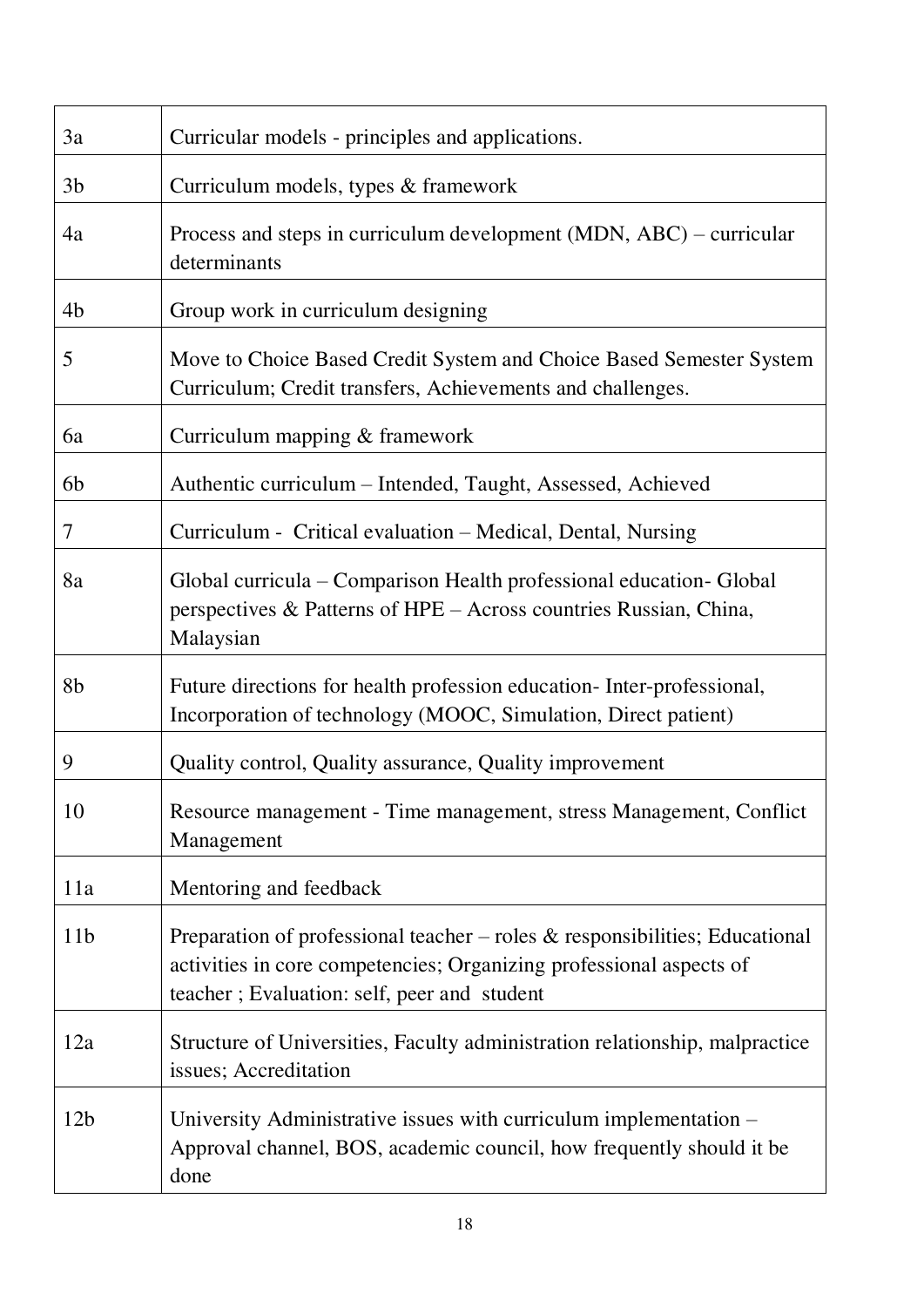# 13 **Module III Course 3 Internal Assessment**

### **Module IV Course 4**

### **Course 4 Core Elective – Educational Research Project (Mini-project) Outcome Based Project**

CO 4.1 Identify an educational problem which they face in their workplace

CO 4.2 Formulate a research question, review literature, plan an intervention strategy, and submit a report including recommendations for implementation

Note: This is individual project (2 credits) to be completed in a time frame of three months and the report should be submitted at the time of final viva exam.

# **Module IV Course 5**

# **Elective Course – Simulation Pedagogy, 2 Credits (4 Weeks) Course week Session**  1 Why simulate? Dale's Cone of experience; Simulation for different domains (Cognitive, Psychomotor & Affective) 2 Classification of simulators for psychomotor skills; Visit to Skills lab 3 Immersive simulation and attributes of high-fidelity simulation; Use of standardized patients for communication skills and other soft skills 4 Factors that impact simulation; Feasibility in own settings in India **Module IV Course 5 Internal Assessment**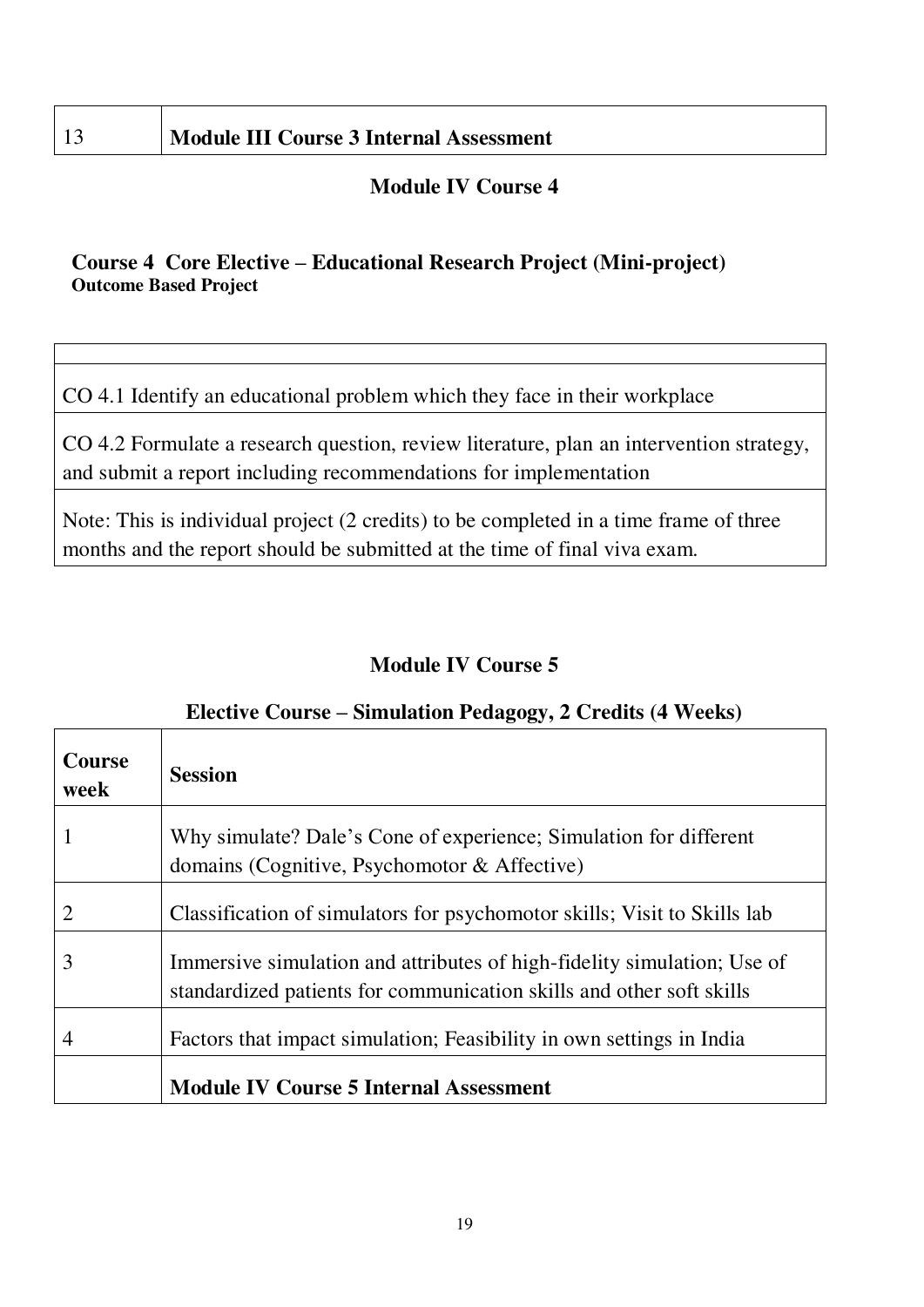# **Module IV Course 6 (Elective) Educational Research 2 Credits (4 weeks)**

| <b>Session</b>                                                                                                                                                                                                                                       |
|------------------------------------------------------------------------------------------------------------------------------------------------------------------------------------------------------------------------------------------------------|
| Introduction to research; Types of research: Mixed Methods research;<br>Difference between educational research and other types of research;<br>Selection of topic, review of literature, preparation of protocol and writing<br>a research question |
| Quantitative research methods                                                                                                                                                                                                                        |
| Qualitative research methods                                                                                                                                                                                                                         |
| Ethics, Plagiarism and Publication of educational research                                                                                                                                                                                           |
| <b>Module IV Course 6 (Elective) Educational Research</b><br><b>Internal Assessment</b>                                                                                                                                                              |
|                                                                                                                                                                                                                                                      |

# **Module IV Course 7 (Elective)- Guidance, Counseling and Student Wellness**

# **2 Credits (4 Weeks)**

 $\overline{\phantom{0}}$ 

| <b>Course</b><br>week | <b>Session</b>                                                                                  |
|-----------------------|-------------------------------------------------------------------------------------------------|
|                       | Guidance and counselling - Theory                                                               |
|                       | Guidance and counselling - Practice                                                             |
| 3                     | Student wellness - Yoga                                                                         |
|                       | Workshop for guiding SNACS/SNAPS                                                                |
|                       | Module IV Course 7 (Elective) Guidance, counselling and student<br>wellness Internal Assessment |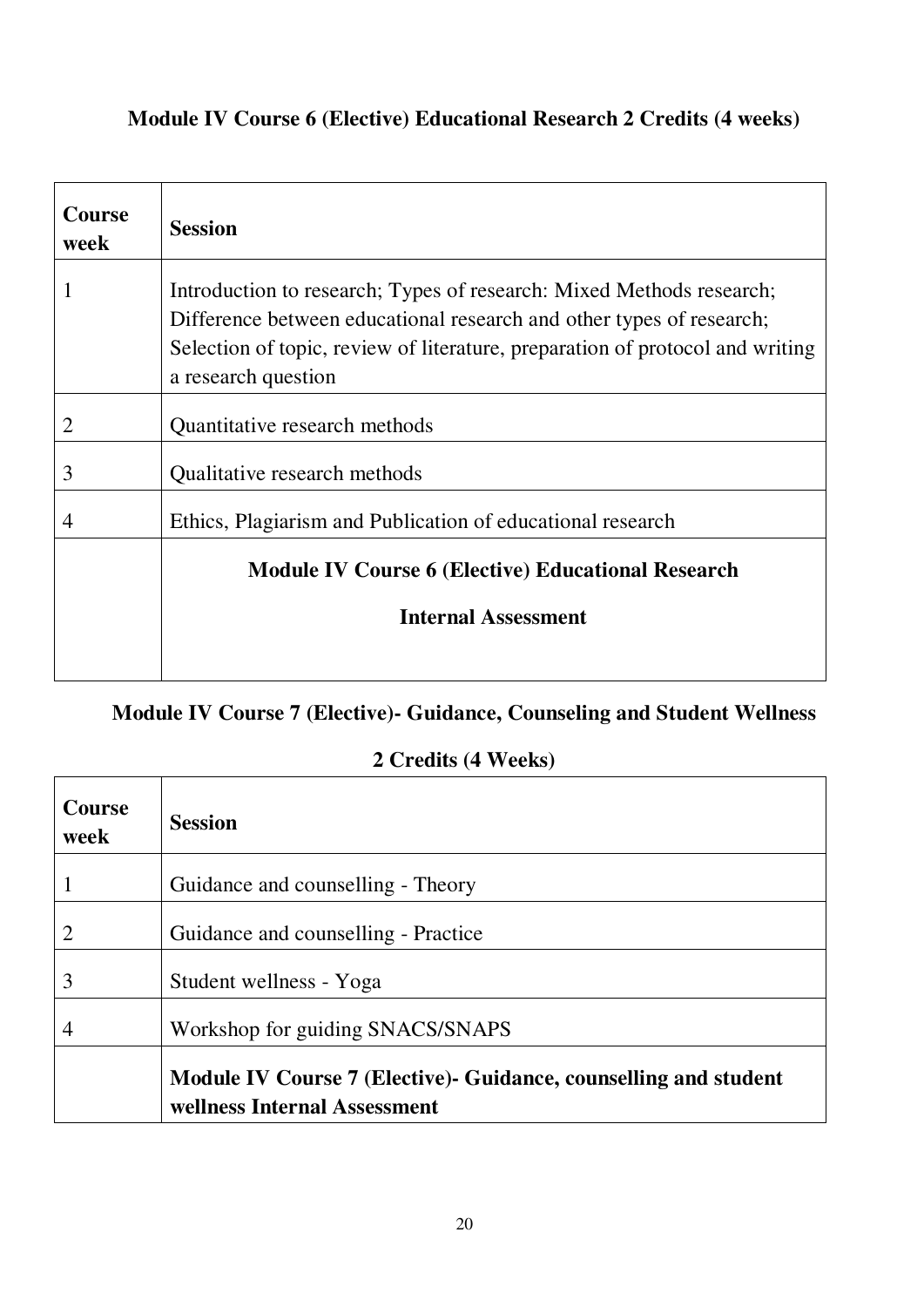### **TEACHING LEARNING ACTIVITIES**

The candidates for PGDHPE are the working teachers who come with a rich experience and insight in to teaching the undergraduates or postgraduates in their own settings. This is what differentiates them from other programs and courses. The model used for PGDHPE and M Phil is therefore, based on heutagogy model, which gives highest degree of autonomy and self-directed learning to the candidates in a collaborative learning environment. This model allows the learners to exercise full autonomy in terms of what should be learnt and how it should be learnt within the scope of expected Program/Course Outcomes. Besides the model also suggests that the participants gain insight in to teaching and learning by practicing teaching in a controlled setting. They participate in in-depth discussions, learn the best practices, go back to their routine teaching, apply their skills, and reflect on their own experiences in a continuous manner through a portfolio.

There is no limit to the methods, tools and techniques of teaching learning. The students are encouraged to use a wide range of teaching learning activities, primarily anchored on interactive Sessions held twice a week:

### **Plethora of activities**

- Group discussion
- Think-Pair-Share
- Buzz sessions
- Brain storming
- Individual and group tasks
- Case scenarios
- **Demonstrations**
- Role Play
- **Ouiz**
- Assignments
- Microteaching
- Projects
- Self- study

Workplace based learning experiences such as attending CME, Journal Clubs, Seminars, Workshops and Conferences conducted by their respective departments or anywhere. However, all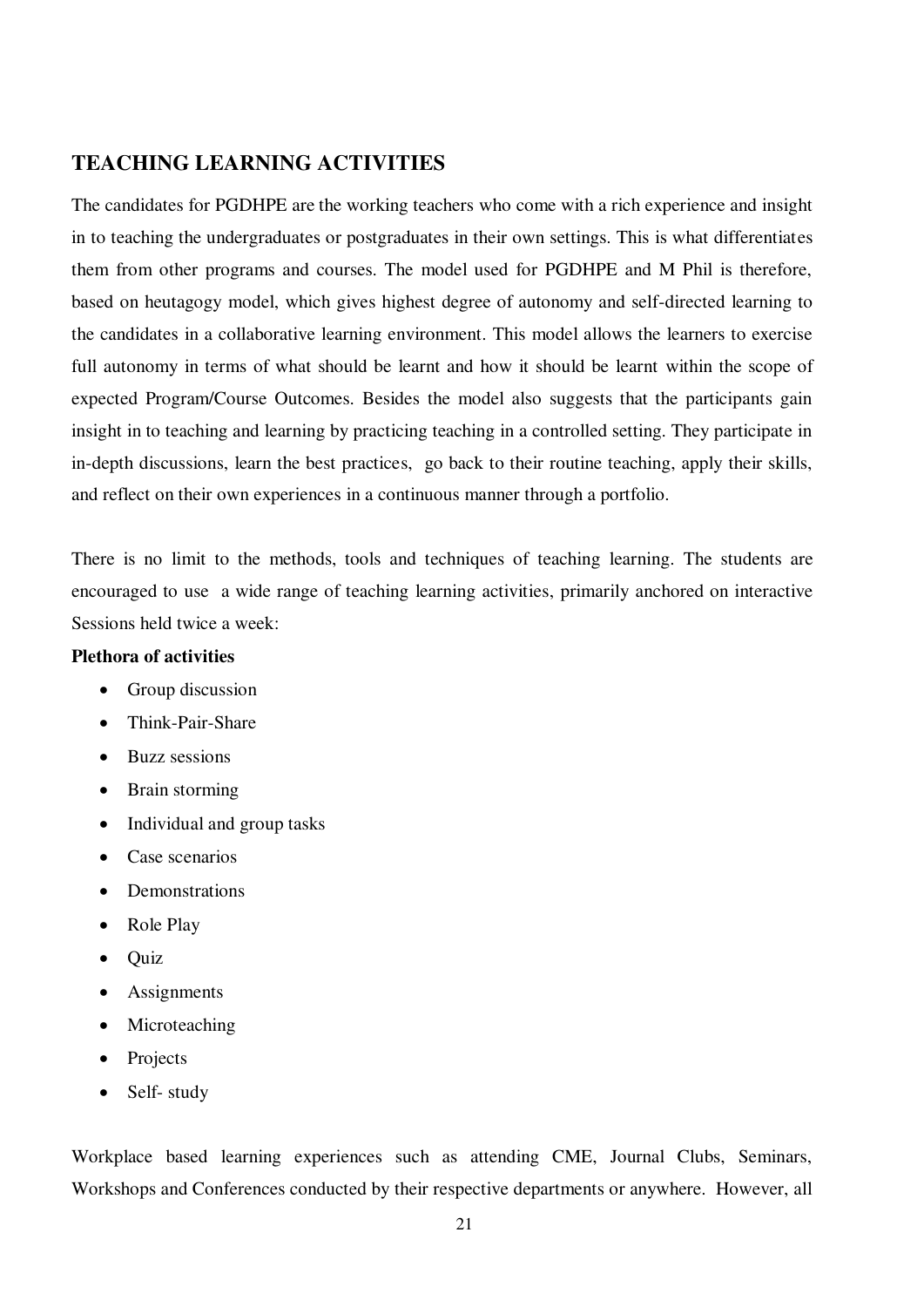such experiences need to be documented in the portfolio which becomes the main tool of formative assessment as well as partly summative tool. Mentoring by the faculty is also part of the learning while the participants have to prepare their sessions.

Each course/module is further divided in to several topics (often sub-topics) and presented by the candidates in the form of bi-weekly sessions of two hours each, under the supervision of faculty and mentors, following a heutagogy model. These will be supplemented by double the number of self-study (eight hours/week) by the participants, devoted to the preparation and follow-up of the seminars besides other activities done in the workplace.

#### **Direct contact teaching Bi-weekly sessions**

Participants are required to attend the weekly contact sessions in which, one or two participants will prepare a seminar/teaching session based on a pre-determined topic (topics or subtopic) for in depth discussion. This interactive session is the main anchor of all teaching learning experiences of the course. The ground work for the seminar/session will be done by the main presenters though self-study and an online discussion based on literature review. The actual presentation involves extensive discussion ably supported by the faculty who act as mentors. The performance of the presenter as well as the active participation of every participants count for the formative assessment.

#### **Web-discussions and online forums**

The spirit of collaborative learning lies at the heart of PGDHPE and M Phil programs. Thanks to the free access to the technologies, the participants are expected to engage themselves in online discussions with peers and mentors using Learning Management Systems (LMS), Google groups, WhatsApp, or any such tools as appropriate for pursuing high quality self-learning.

#### **Portfolio**

Portfolio is the main instrument to monitor the progress of learning as well as to capture the progress of candidates through reflection aided by mentoring and feedback. Each student shall maintain and submit a portfolio (electronic or printed) of his/her activities and achievements done in the course. The portfolio will have both teaching and learning elements and is assigned 64hrs  $=$  2 credits (50 marks). Portfolio is assessed internally.

The Teaching portfolio will contain

- A personal statement describing teaching goals for the academicyear
- Documentation of all activities teaching, clinical, or research that can be linked to their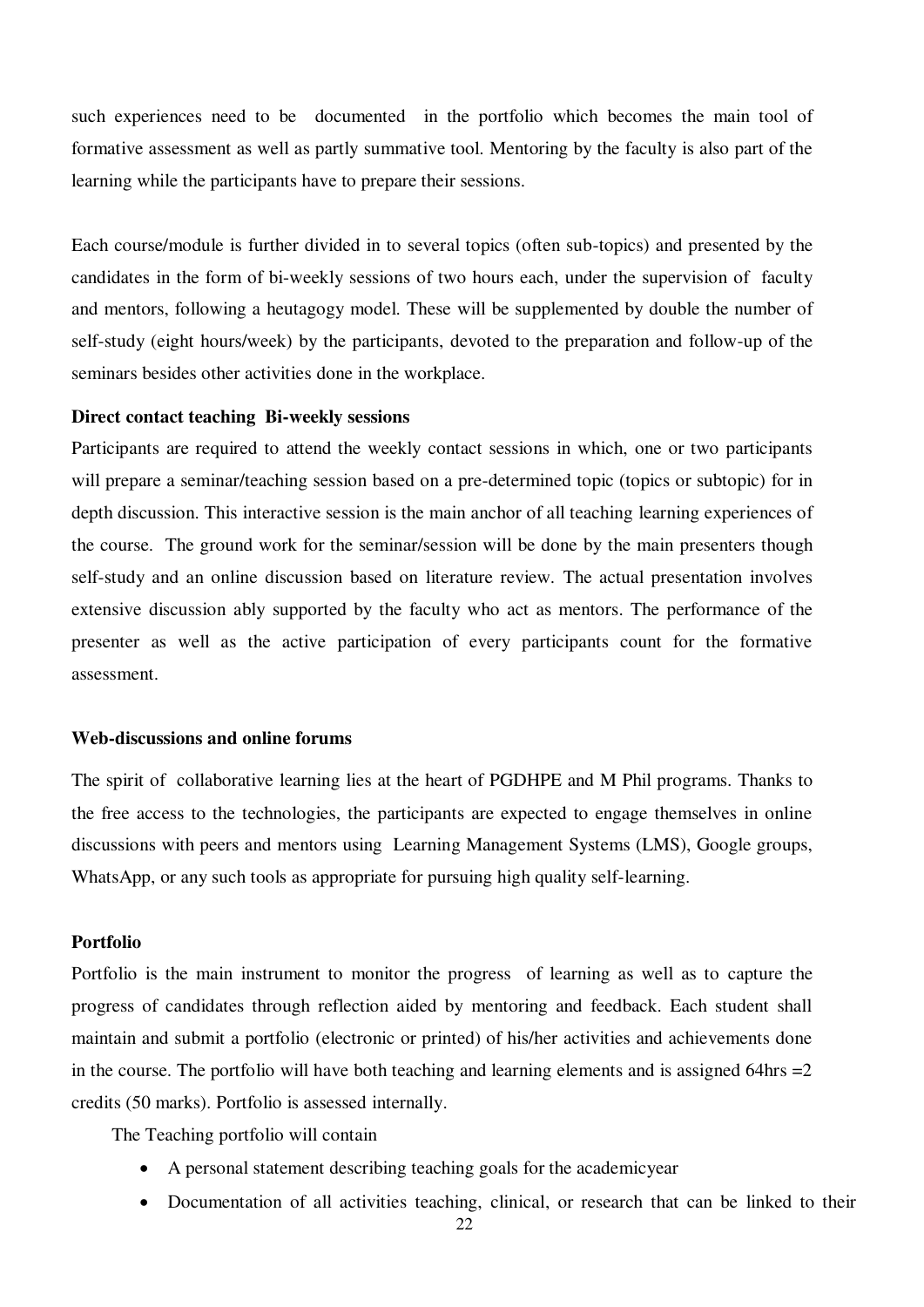progress

• Reflection of achievements and progress and the way forward

The Learning portfolio will contain

- A collection of the participants' work and learning experience gained in the PGDHPE courses
- A reflective description of progress, achievements and competencies gained during the course which will be discussed with the faculty/mentor for furtherwork.
- It is expected that after completion of every course, the participants submit their portfolio which will be reviewed by the faculty and returned alongwith feedback for further improvement.

### **Mini Project**

As mentioned earlier, every PGDHPE candidate is expected to complete a Mini Project based on the problem encountered in his/her routine teaching and suggest the modification for rectifying the same. The submission of project report is a mandatory requirement. Two credits (study time of 64 hrs) are assigned to the mini-project to be completed in 12 weeks. It is assessed jointly by the internal and externalexaminer.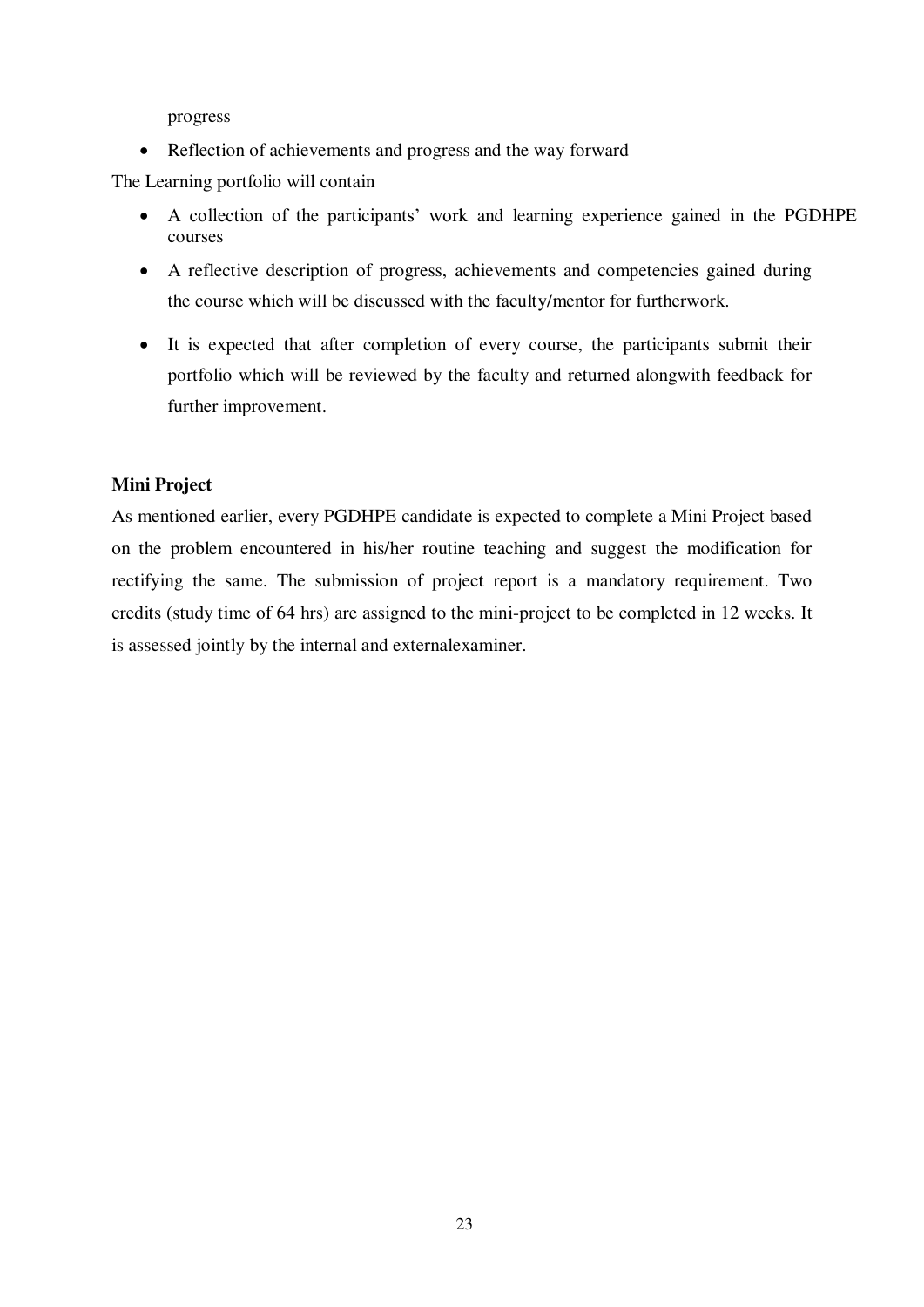### **THE CREDIT NORMS FOR VARIOUS COURSES OF PGDHPE**

| Courses and credit allocation for each Certificate Course leading to PGDHPE       |                                                   |                                               |                |  |  |  |
|-----------------------------------------------------------------------------------|---------------------------------------------------|-----------------------------------------------|----------------|--|--|--|
| <b>Modules</b>                                                                    | <b>Course Title</b><br><b>Course</b>              |                                               |                |  |  |  |
|                                                                                   | category                                          |                                               |                |  |  |  |
| $\mathbf I$<br>12 Weeks                                                           | Core Course                                       | Teaching & Learning                           | 6              |  |  |  |
| $\mathbf{I}$<br>12 Weeks                                                          | Core Course                                       | Assessment and Evaluation                     | 6              |  |  |  |
| III<br>12 Weeks                                                                   | Core Course                                       | <b>Curriculum and Management</b>              | 6              |  |  |  |
| IV                                                                                | Core Elective<br>12 Weeks<br>Runs<br>concurrently | Mini Action Research Project                  | $\overline{2}$ |  |  |  |
| 12 Weeks                                                                          | Open elective                                     | <b>Simulation Pedagogy</b>                    | $\overline{2}$ |  |  |  |
|                                                                                   | Any Two out of                                    | <b>Educational Research</b>                   | $\overline{2}$ |  |  |  |
|                                                                                   | Three<br>4 Weeks each<br><b>Total 4 Credits</b>   | Guidance, Counselling and Student<br>Wellness | $\overline{2}$ |  |  |  |
| Note: Portfolio mandatory for PGDHPE carries 2 Credits                            |                                                   |                                               |                |  |  |  |
| 26 credits<br>Total Credits required for PGDHPE including 2 credits for portfolio |                                                   |                                               |                |  |  |  |

Contact sessions/seminars: 4h/wk \* 12 wk= 48h/16 = **3Cr** 

Self-study: 8h/wk \* 12 wk= 96/32=**3Cr Total = 6Cr** 

The fourth Module offers a core elective in the form of action research oriented mini project pursued by the candidate with 64 hours of self- study (2 credits). This becomes a part of the viva conducted for the final exam.

Each elective has 2 credits  $-2 \times 2 = 4$  credits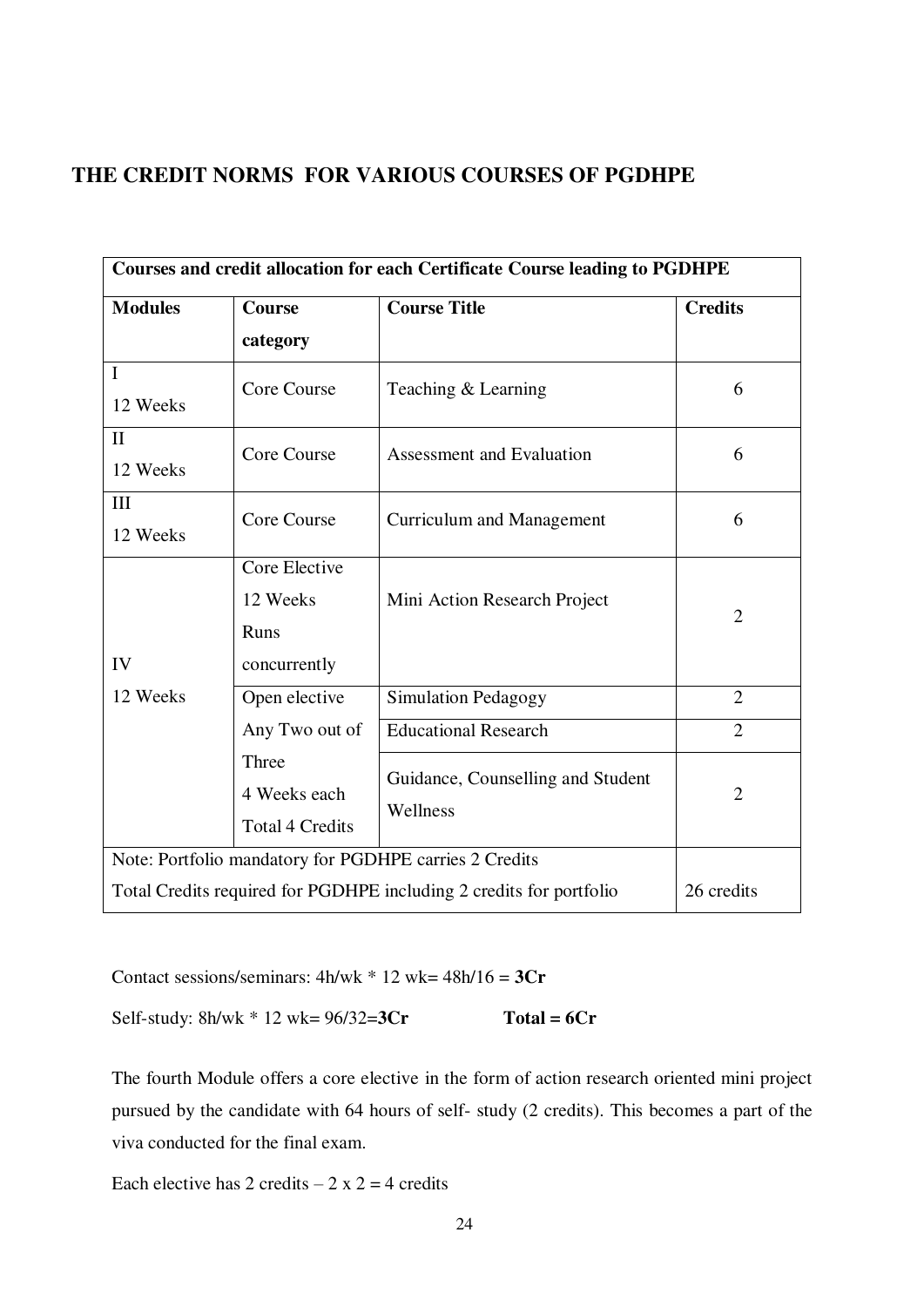Contact sessions/seminars: 4h/wk x 4 wks = 16h/16 =**1Cr** 

Self-study: 8h/wk x 4 wks = 32h/32 = **1Cr** 

**Table: Credit calculation for PGDHPE**

### **Summary of Credit calculation for PGDHPE:**

Credits for four Courses = 24 Credits (including 2 credits for mini-project)

Portfolio - 2 credits

Overall credits = 26 Cr

| <b>Module 1</b>                                                                        | <b>Module 2</b>              | <b>Module 3</b>              | <b>Module 4</b>     |  |  |
|----------------------------------------------------------------------------------------|------------------------------|------------------------------|---------------------|--|--|
| <b>Teaching and</b>                                                                    | <b>Assessment and</b>        | <b>Curriculum</b> and        | <b>Elective 1</b>   |  |  |
| learning                                                                               | <b>Evaluation</b>            | <b>Management</b>            |                     |  |  |
| Contact sessions                                                                       | Contact sessions             | Contact sessions             | $4$ hrs/wk x 4      |  |  |
| 4hr/wk<br>12<br>$\mathbf{X}$                                                           | 4hr/wk<br>12<br>$\mathbf{X}$ | 4hr/wk<br>12<br>$\mathbf{X}$ | wks1credit          |  |  |
| wks3credits                                                                            | wks3credits                  | wks3credits                  | Self-study hrs      |  |  |
| Self-study hrs                                                                         | Self-study hrs               | Self-study hrs               | 8hrs/wk $x$ 4       |  |  |
| 8hrs/wk x 12                                                                           | 8hrs/wk x 12                 | 8hrs/wk x 12                 | wks1credit          |  |  |
| wks3credits                                                                            | wks3credits                  | wks3credits                  |                     |  |  |
| <b>Total - 6 credits</b>                                                               | <b>Total - 6 credits</b>     | <b>Total - 6 credits</b>     | $Total - 2 credits$ |  |  |
|                                                                                        |                              |                              | <b>Elective 2</b>   |  |  |
|                                                                                        |                              |                              | $4$ hrs/wk x 4      |  |  |
|                                                                                        |                              |                              | wks1credit          |  |  |
|                                                                                        |                              |                              | Self-study hrs      |  |  |
|                                                                                        |                              |                              | 8hrs/wk $x$ 4       |  |  |
|                                                                                        |                              |                              | wks1credit          |  |  |
|                                                                                        |                              |                              | Total - 2 credits   |  |  |
| Summative Theory exam with 4 papers; Paper 1: $80 + 20$ (Internal)marks                |                              |                              |                     |  |  |
| Paper 2: $80 + 20$ (Internal)marks; Paper 3: $80 + 20$ (Internal)marks                 |                              |                              |                     |  |  |
| Paper4: Three Sections Any two to be answered $40+40 = 80 + 20$ (Internal)             |                              |                              |                     |  |  |
| Mini project with defense viva                                                         |                              |                              |                     |  |  |
| Research Project 64 Hours of work $= 2$ credits (Done concurrently with two electives) |                              |                              |                     |  |  |
| Assessed during $Viva - 50$ marks                                                      |                              |                              |                     |  |  |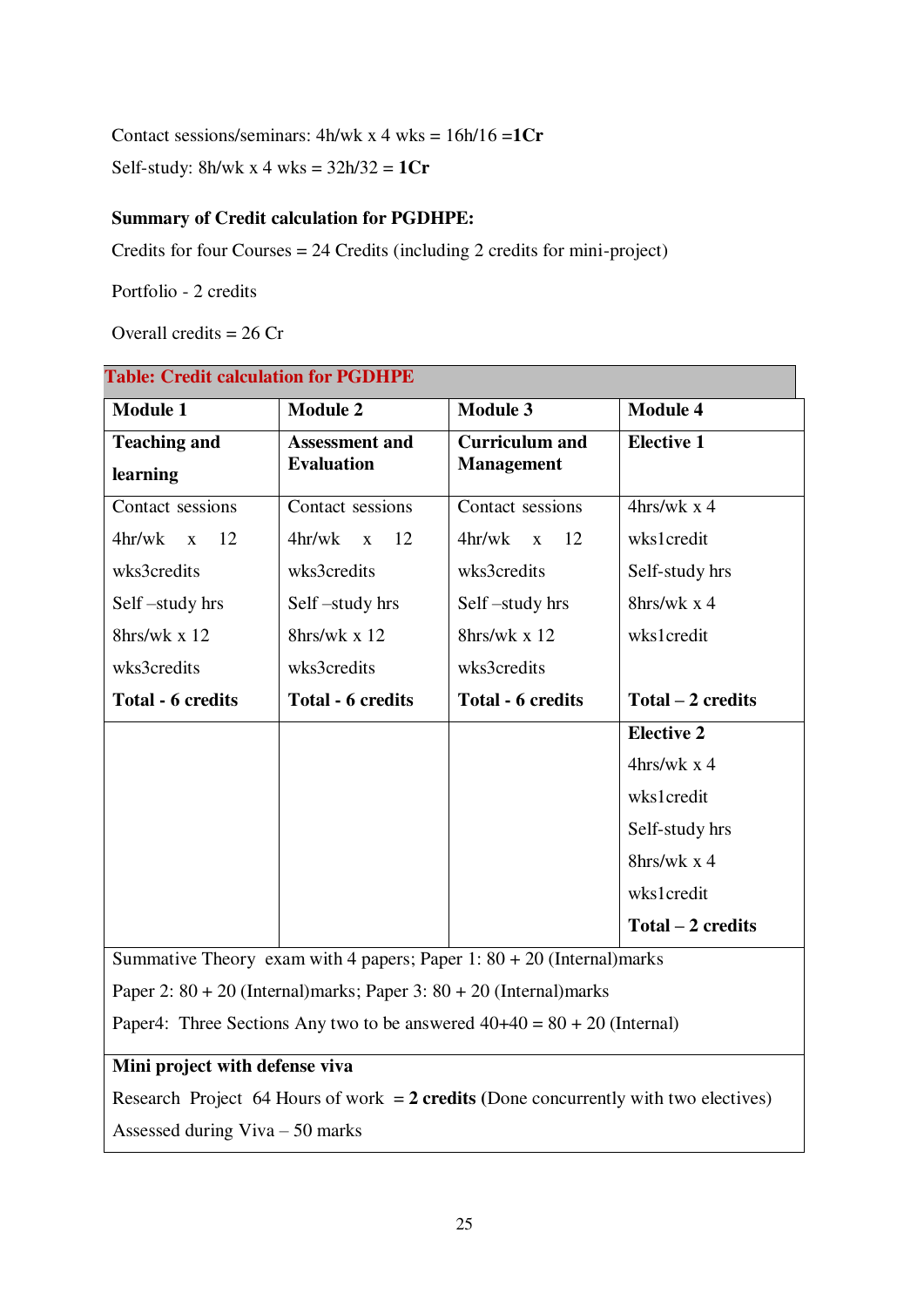**Annual e-Portfolio - 2 creditsb**50 marks

**Total Marks = 500**

**Total Course credits =26 credits**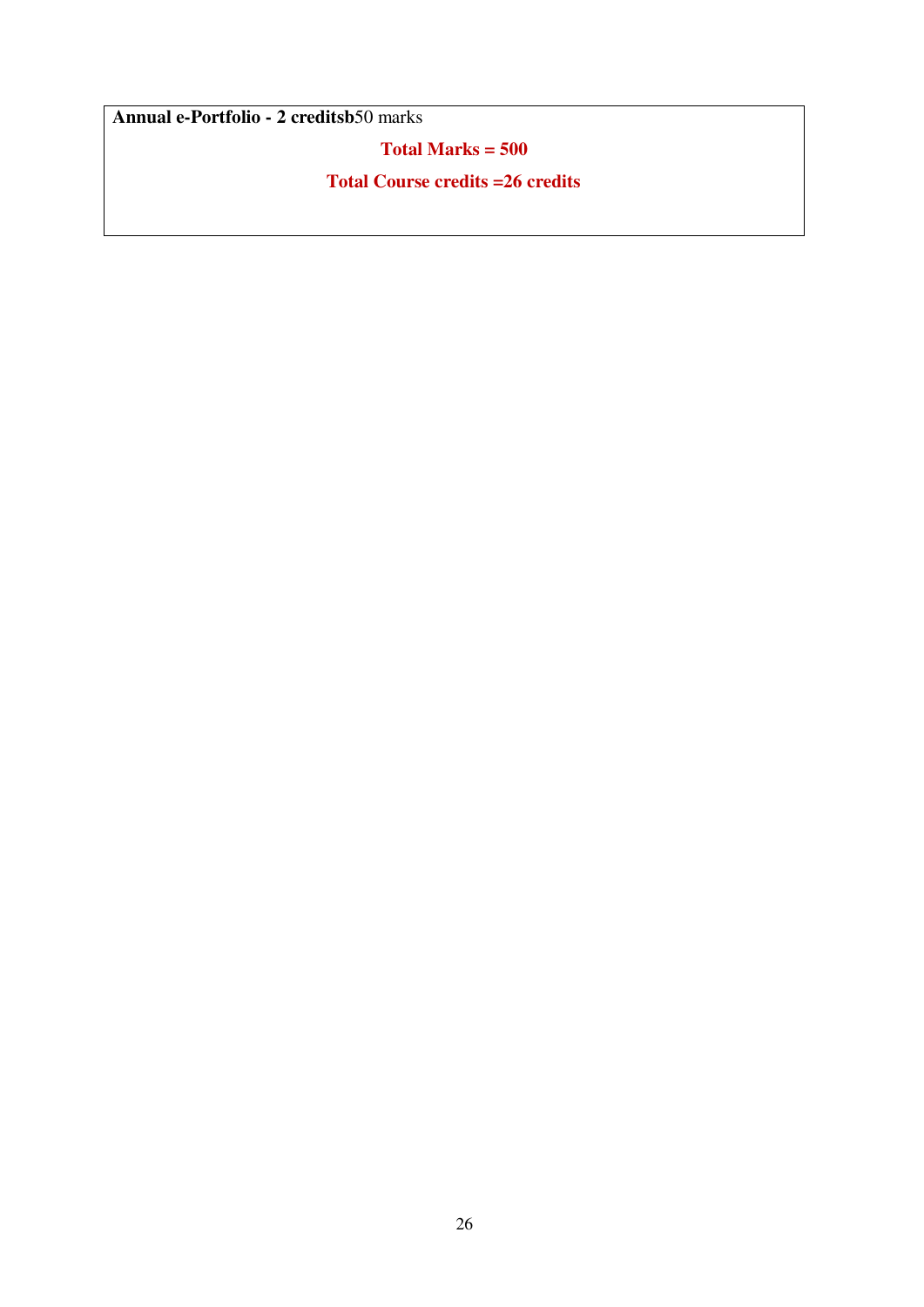# **ASSESSMENT AND EVALUATION SCHEME OF PGDHPE PROGRAM/COURSES**

**General Principles followed in the Program/Course Evaluation** 

- **The assessment has a balanced weightage for both formative and summative assessments**
- **All the course outcomes are assessed at different stages using a combination of internal assessment (including peer assessment), project assessment, portfolio assessment and summative assessment of theory papers for each course combined with viva for assessing the mini-project.**
- **The general principles followed are use of multiple tools, and multiple observations at various points of time**
- **All instruments are based on the concept of validity and reliability achieved through the use of blue-prints, model question papers, or rating scales accompanied by matrices or rubrics.**
- **All assessment components are combined and reflected in the final university exam based on CBCS system**

### **Components of Assessment**

The assessment of PGDHPE includes both internal assessment at the end of each module used for formative/internal assessment and university exam at the end of one year.

### **Theory Exam**

- Theory will be assessed by 4 Question Papers, each paper carrying 80 marks (8x10) questions) (20 marks for internal assessment) and of 3 hours duration.
- The three papers (core course papers) will have 8 questions carrying 10 markseach
- The fourth paper on Electives will have three sections to cover the three Open Electives, viz., Simulation Pedagogy, Educational research and Guidance, Counselling and student wellness. Only two sections (4 Questions x 10 marks) to be answered depending upon the chosen elective.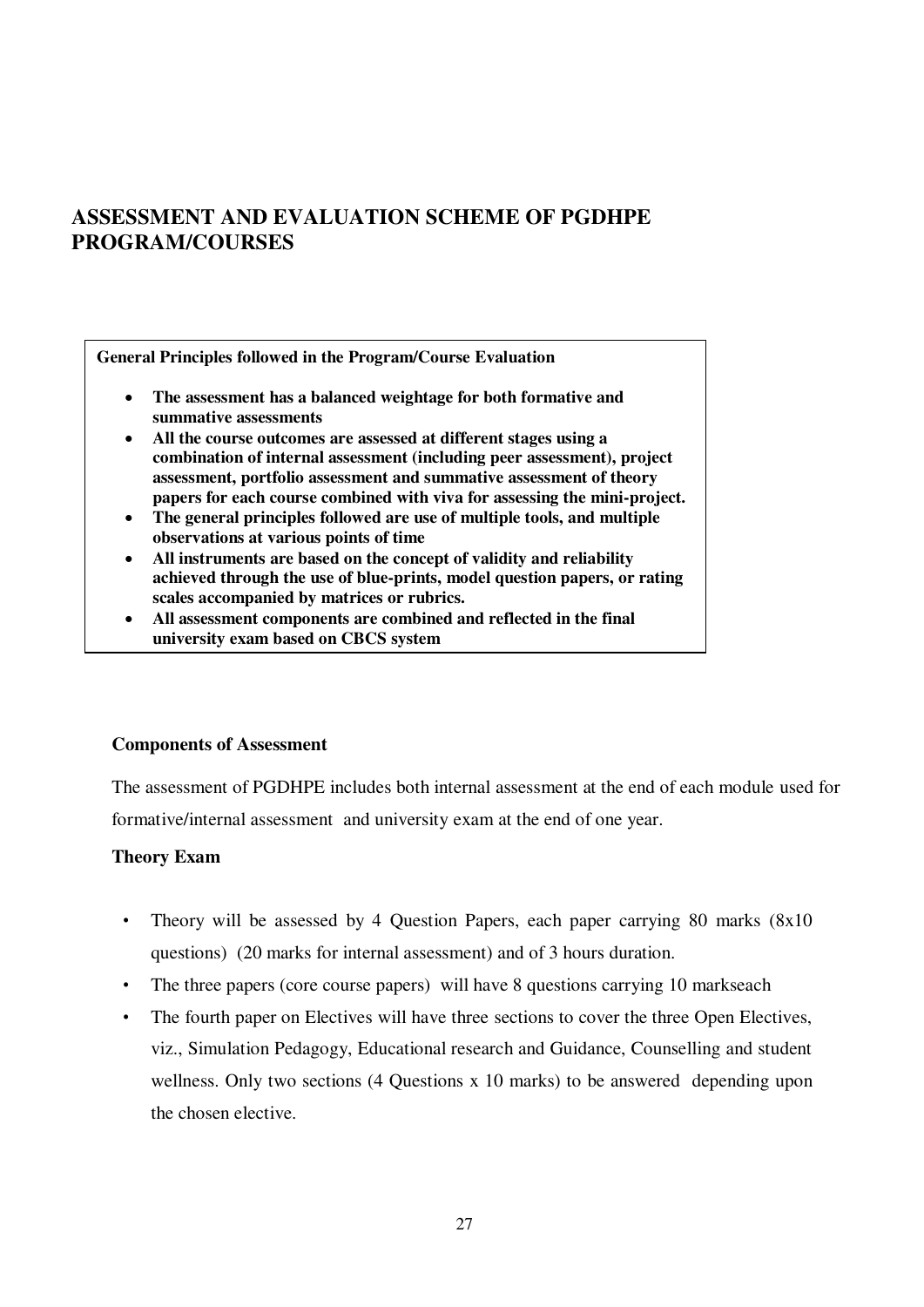### **Practical/Viva Examination**

The Project Report (2 credits) will be assessed by the external examiner (50 Marks) during viva exam.

### **E-Portfolio**

The e-portfolio (2 Credits) is assessed by internal assessment. (50Marks)

Includes both teaching and learning portfolio.

Marks of Final Examination for each course are converted in to Letter Grades and corresponding Grade Points are arrived, course-wise. Further by multiplying 'Credits' x 'Grade Points', Credit Points are computed for each course. By summing up Credit Points for all courses and dividing by total number of Credits, Cumulative Grade Point Average (CGPA) is arrived as per UGC norms.

| <b>Marks obtained</b> | <b>Equivalent grade letter</b> | <b>Grade descriptor</b> | <b>Grade point</b> |  |
|-----------------------|--------------------------------|-------------------------|--------------------|--|
| by candidate          | (b)                            | (c)                     | (d)                |  |
| (a)                   |                                |                         |                    |  |
| 85 % and above        | $O +$                          | Outstanding             | 10                 |  |
| 75-84                 | $\Omega$                       | Excellent               | 9                  |  |
| 65-74                 | $A+$                           | Very good               | 8                  |  |
| 60-64                 | A                              | Good                    | $\overline{7}$     |  |
| 55-59                 | $B+$                           | Above average           | 6                  |  |
| 50-54                 | B                              | Average pass            | 5                  |  |
| 40-49                 | $\mathcal{C}$                  | Conditional pass        | $\overline{4}$     |  |
| 39 and below          | $\mathbf{F}$                   | Reappear                |                    |  |

### **CALCULATION OF CGPA EXAMPLE**

### **Example of calculation:**

| Course | <b>Marks</b> | Grade  | Grade | <b>Creditfor</b> | <b>Credit</b> |
|--------|--------------|--------|-------|------------------|---------------|
|        | obtained     | letter | point | thecourse        | point         |
|        | 55           | B+     |       |                  | $6x6 = 36$    |
|        | 52           | В      |       |                  | $6x 5 = 30$   |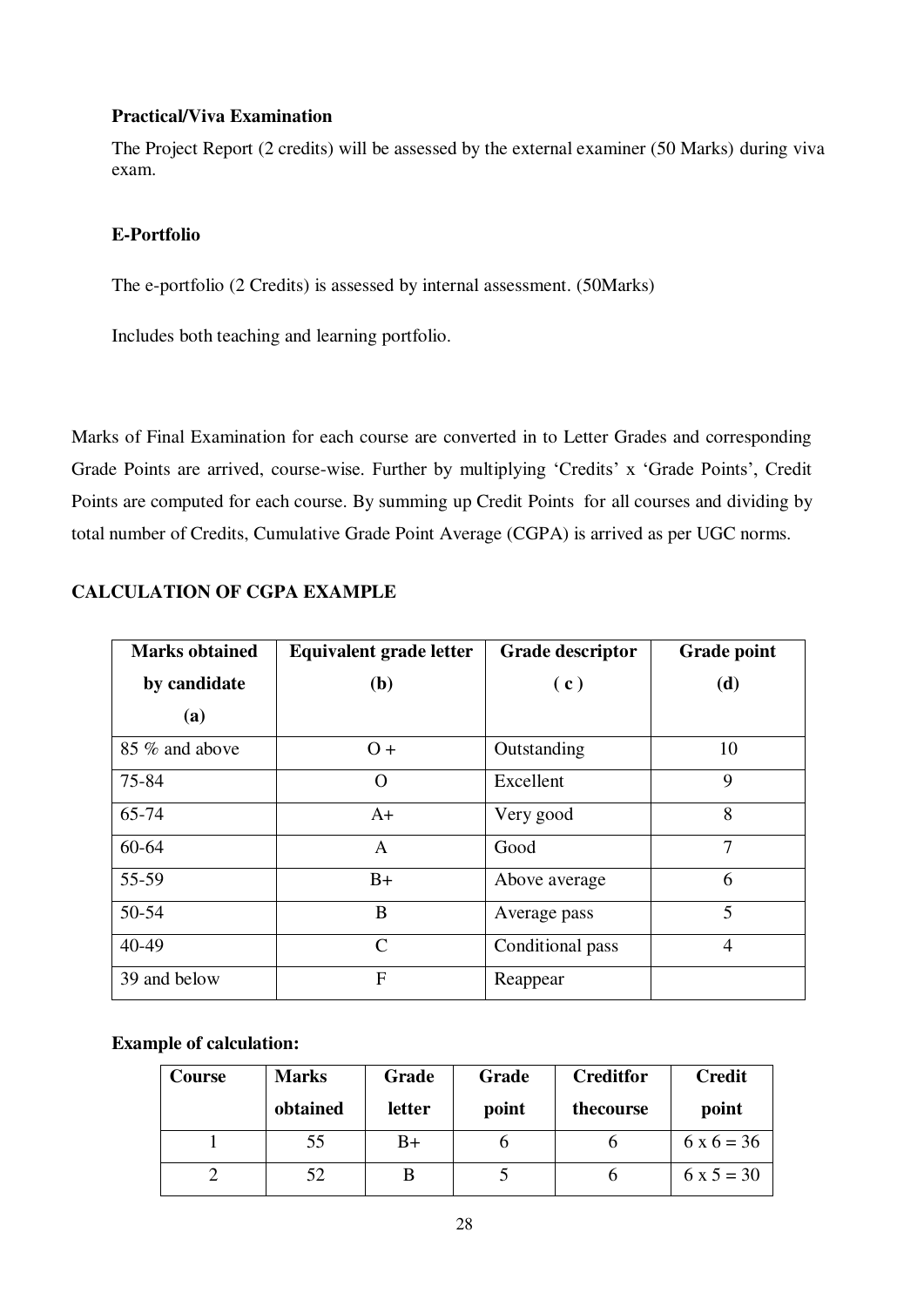|       | 68 | A+ |    |     | $6 \times 8 = 48$ |
|-------|----|----|----|-----|-------------------|
|       | 77 | A+ |    |     | $6 \times 8 = 48$ |
|       | 50 |    |    |     | $5 x 2 = 10$      |
| υ     | 80 |    |    |     | $9x2 = 18$        |
| Total |    |    | 28 | 190 |                   |

Total credit assigned for the program  $= 28$ ; Sum of all the credit points obtained by the candidate  $=$ 190; CGPA = Total credit points for the whole year = 190; CGPA =  $190/28 = 6.79$ 

#### **Pass Marks:**

- 1. Candidate should secure not less than 40% in any theory paper and overall 50% in Total theorymarks.
- 2. Not less than 50% in other parts of theexamination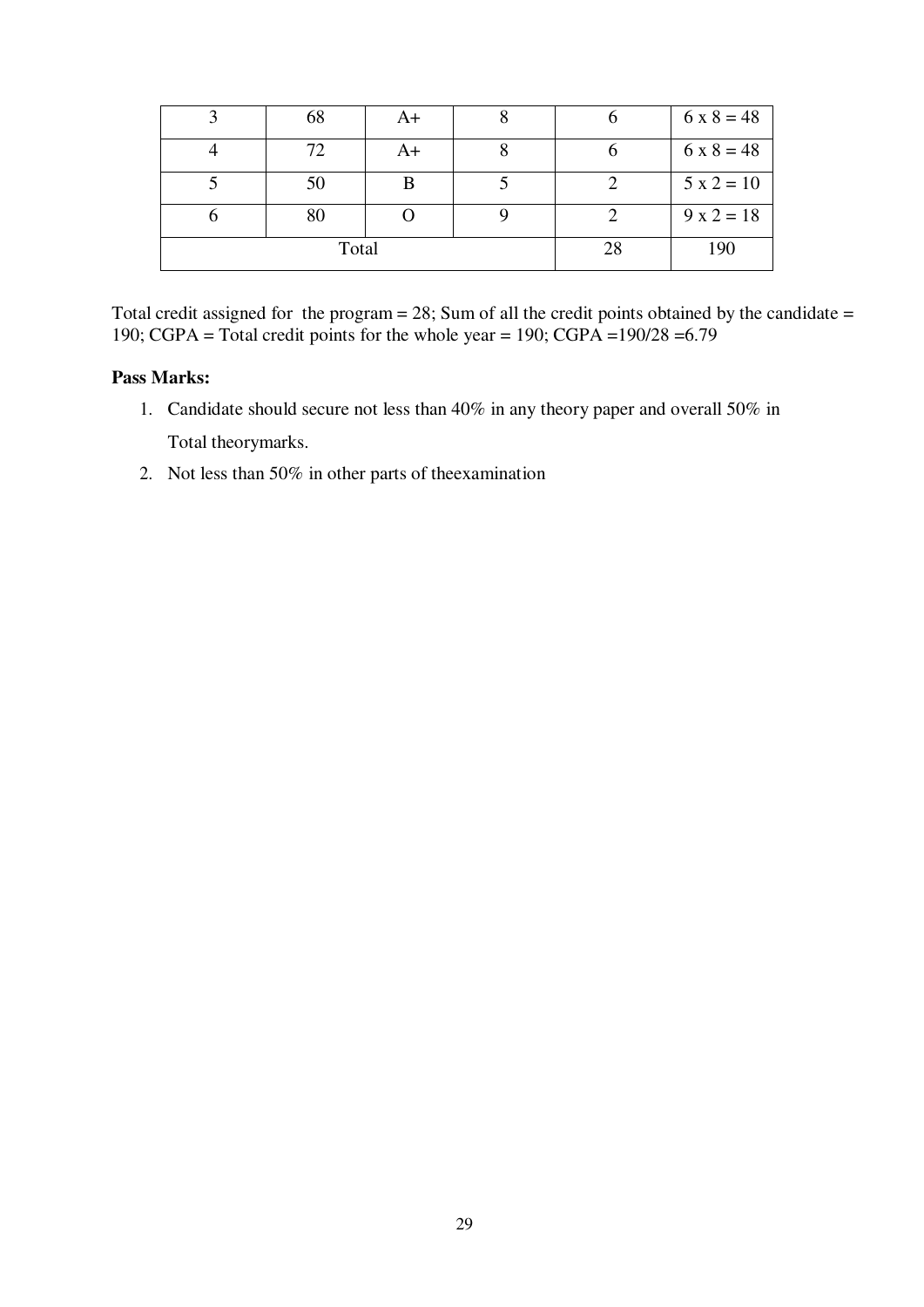### **MODEL QUESTION PAPERS**

Course/Module/Paper 1: Teaching and Learning

Time :3 Hours Marks :80

- 1) What is systems approach? Describe functioning of education as a system by illustrating your currentassignment
- 2) Explain how you can apply the principles of group dynamics to bring desirable changes in an old and establishedinstitute.
- 3) Write down vision, mission and values for a new institute which you would like to establish amongmanycompetinginstitutes.
- 4) Write down any two principles of adult learning. Derive implications for using teaching and media to align with thoseprinciples.
- 5) What are the pros and cons of interactive teaching versus didacticteaching?
- 6) What are the advantages and challenges in introducing microteaching for the senior and juniorfaculty?
- 7) What are the challenges involved in large class setting? How can you bring interactivity in this setting? Enumerate the challenges and give practicaltips.
- 8) How the new information technologies can be harnessed for a) effective teaching b) effective assessment? Cite examples.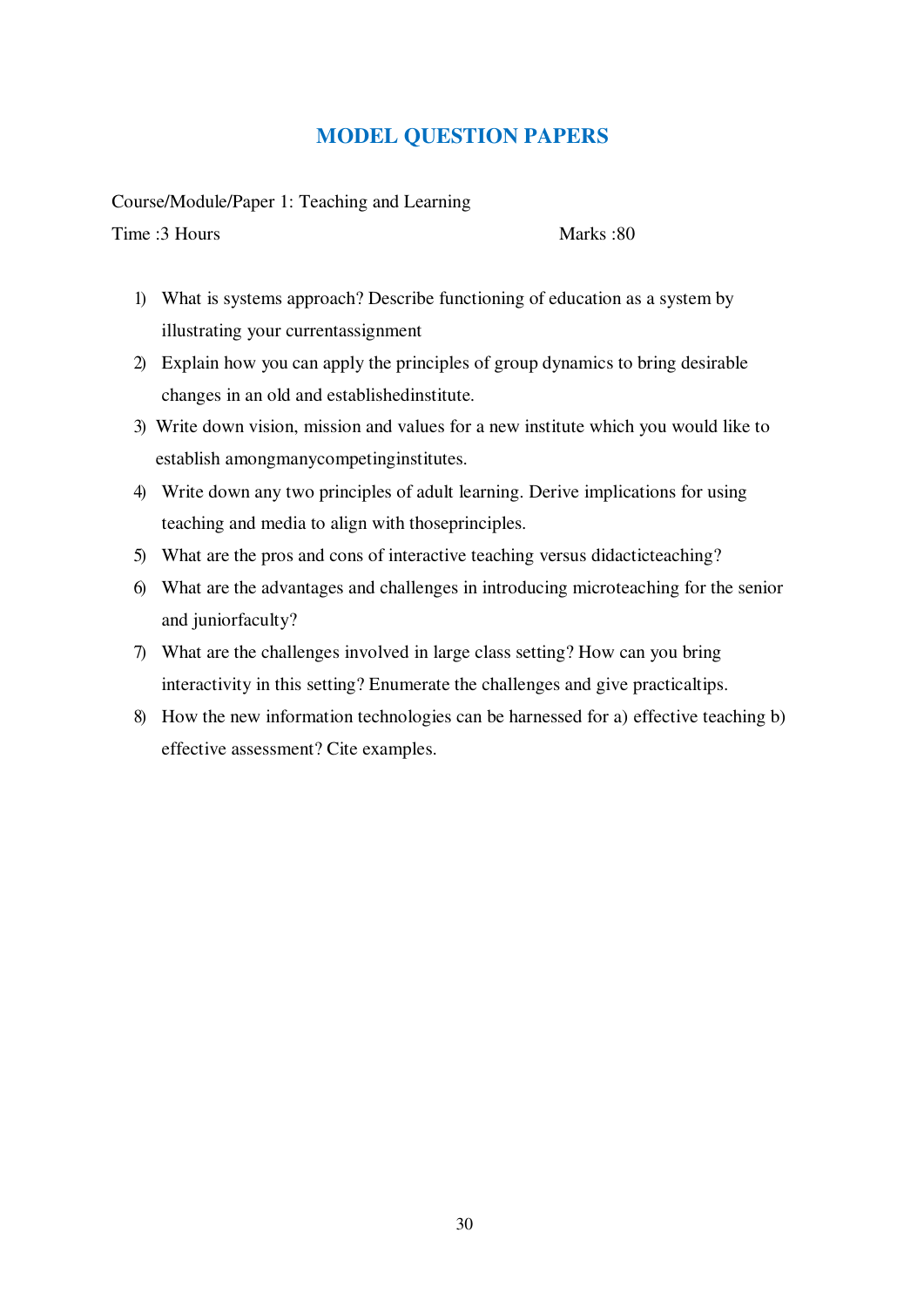### **Model Question Paper**

Course/Module /Paper 2: Assessment and Evaluation

Time: 3 Hours Marks : 80

- 1) Distinguish between Measurement and Evaluation? Are they inclusive or exclusive? Justify youranswer
- 2) What is the difference between criterion referenced test and norm referenced test? When do you use them?
- 3) Explain the relationship between reliability and validity of atest.
- 4) Which is the preferred tool of assessment in the following situations andwhy:
	- a) Toassess communication skills of aresident
	- b) To assess the ability of student to synthesizeinformation
	- c) To assessprofessionalism
- 5) Write some examples of flawed MCQ. Show what is/are the problem(s) in eachcase
- 6) Give an example of a good Long Answer Question? What steps do you take to see that it is assessed properly
- 7) What is Multiple Source Feedback? Why is it important? How to go aboutit?
- 8) What are the deficiencies in the PG assessment? Come out with suggestions to overcome thesame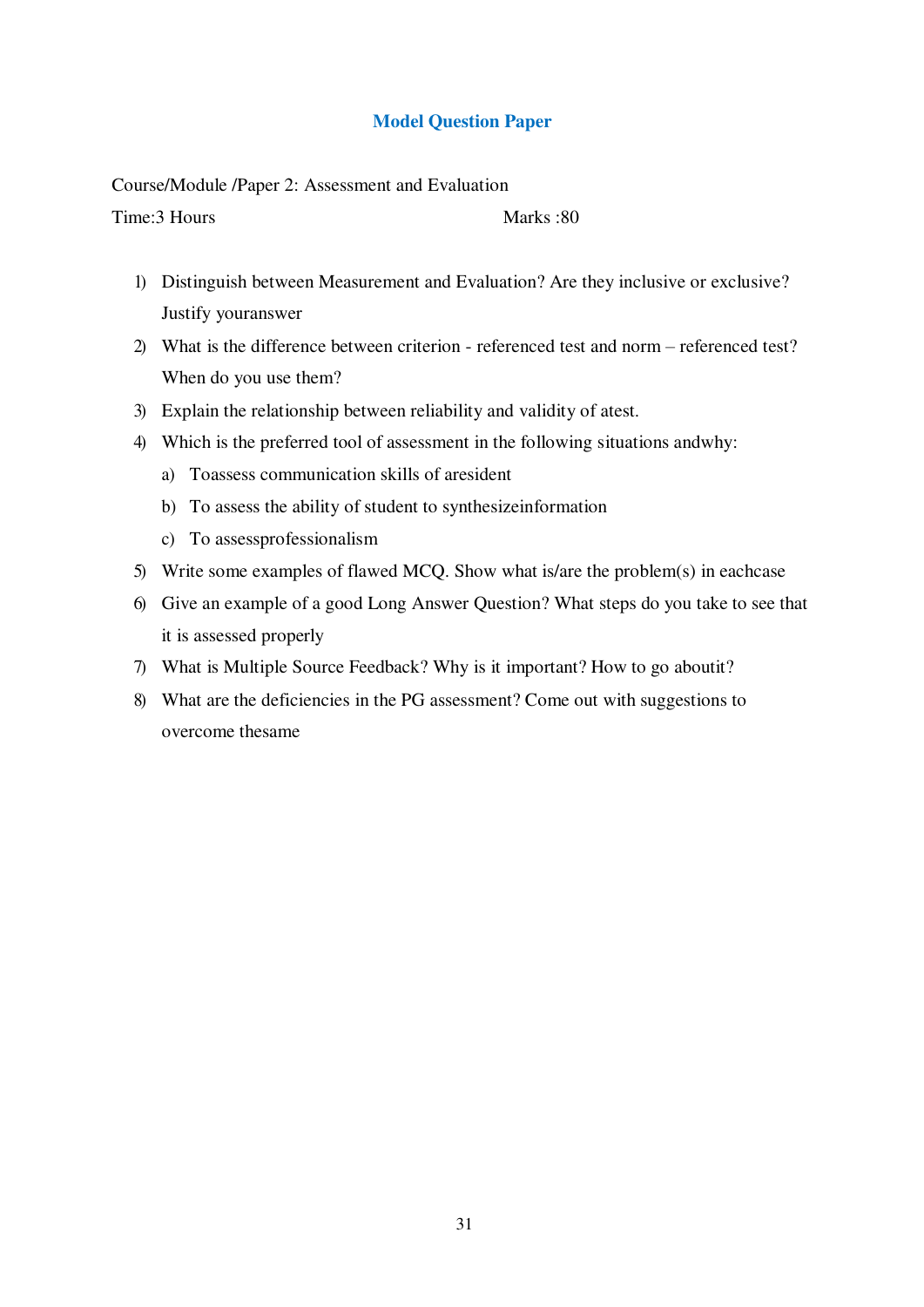### **Model Question Paper**

Course/Module/Paper 3: Curriculum and Management

Time: 3 Hours Marks : 80

- 1) Describe the steps of curriculum planning. How have you used these steps in planning your course?
- 2) What are the determinants of curriculum? How do you ensure that these determinants are considered while designing a newcurriculum?
- 3) What is the role of Internal Quality Assurance Committee in revamping the curriculum?
- 4) Critically appraise the postgraduate curriculum in your discipline. What measures do you suggest if it has to be overhauled?
- 5) Explain the terms: Intended curriculum, taught curriculum, assessed curriculum and hidden curriculum. How do you tackle hiddencurriculum?
- 6) What are the advantages of Choice Based Credit System (CBCS)? What are your suggestions to implement CBCS for UG training in yourinstitute?
- 7) Do you find any connection between time and stress management? How can you deal with them as a combinedstrategy?
- 8) Describe the methods for meso level time management for yourdepartment.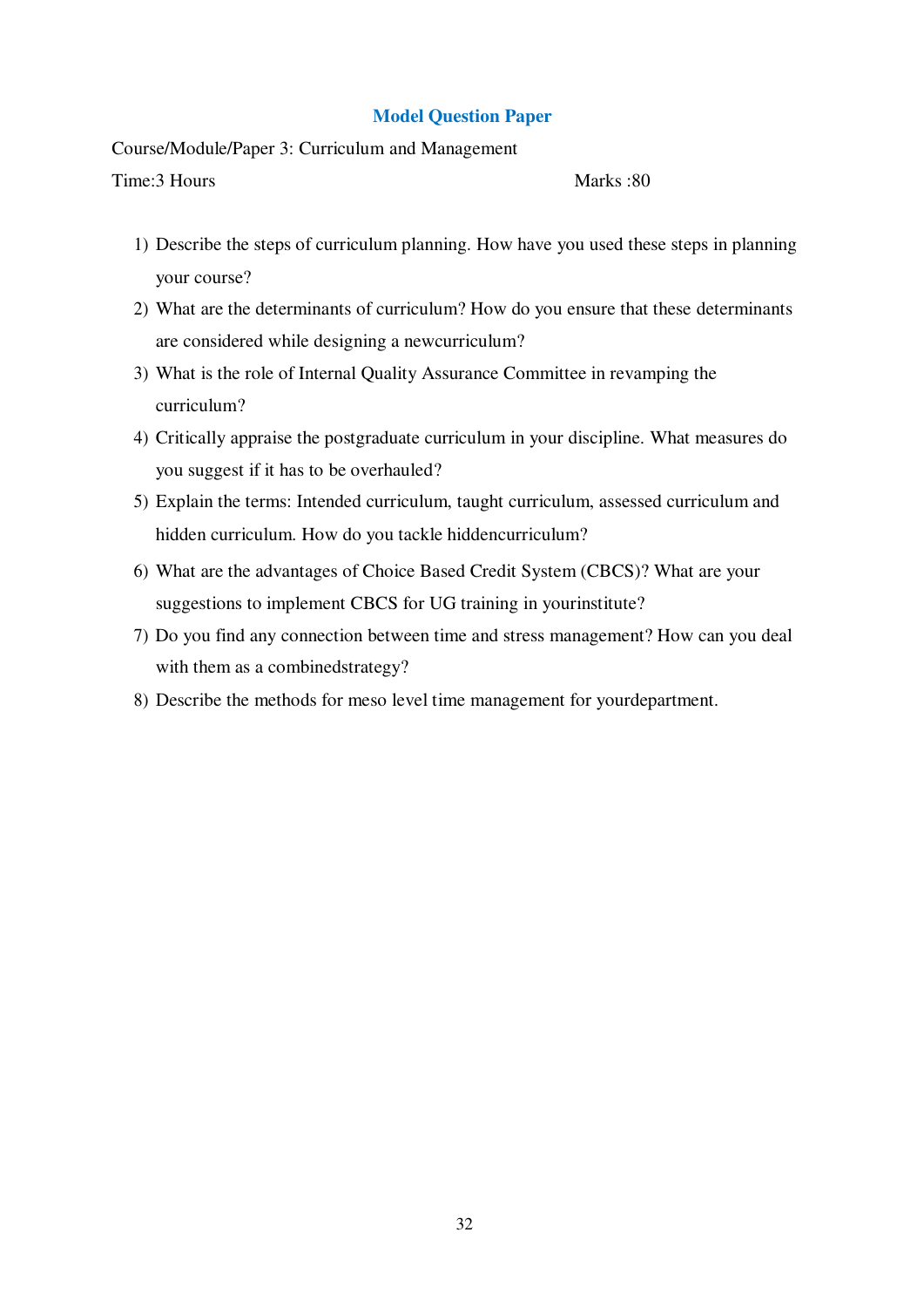### **Model Question Paper**

Course/Module/Paper 4: Open Elective Paper Attempt any Two Sections in this paper. Each section carries 40 marks with 4 questions. Each question carries 10 marks

Total time 3 Hours

#### **Section 1: Simulation Pedagogy**

40 Marks

- 1. Define simulation. Draw the simulation cycle and describe itscomponents.
- 2. Describe Kolb's experiential learning concept and analyse how it applies to simulation based medical education
- 3. What is meant by hybrid simulation? List its advantages and disadvantages. Givetwo (2) detailed examples of how hybrid simulation can be used in undergraduate medical education
- 4. Briefly describe the principles of good communication within healthcare teams and explain how it helps to avoid errors in healthcaredelivery

### **Section 2: Educational Research**

40 Marks

- 1. How is educational research different from biomedical research? Give examples to support your statement.
- 2. Based on your routine teaching formulate two research questions. What research method(s) you would adopt to answer thesequestions?
- 3. What is IMRAD structure? Write a structured abstract of an article (250 words) which you plan to write for an educationaljournal.
- 4. When do you use the following tools for collection ofdata a) Questionnaire b) Likert Scale, and c) Focus GroupDiscussion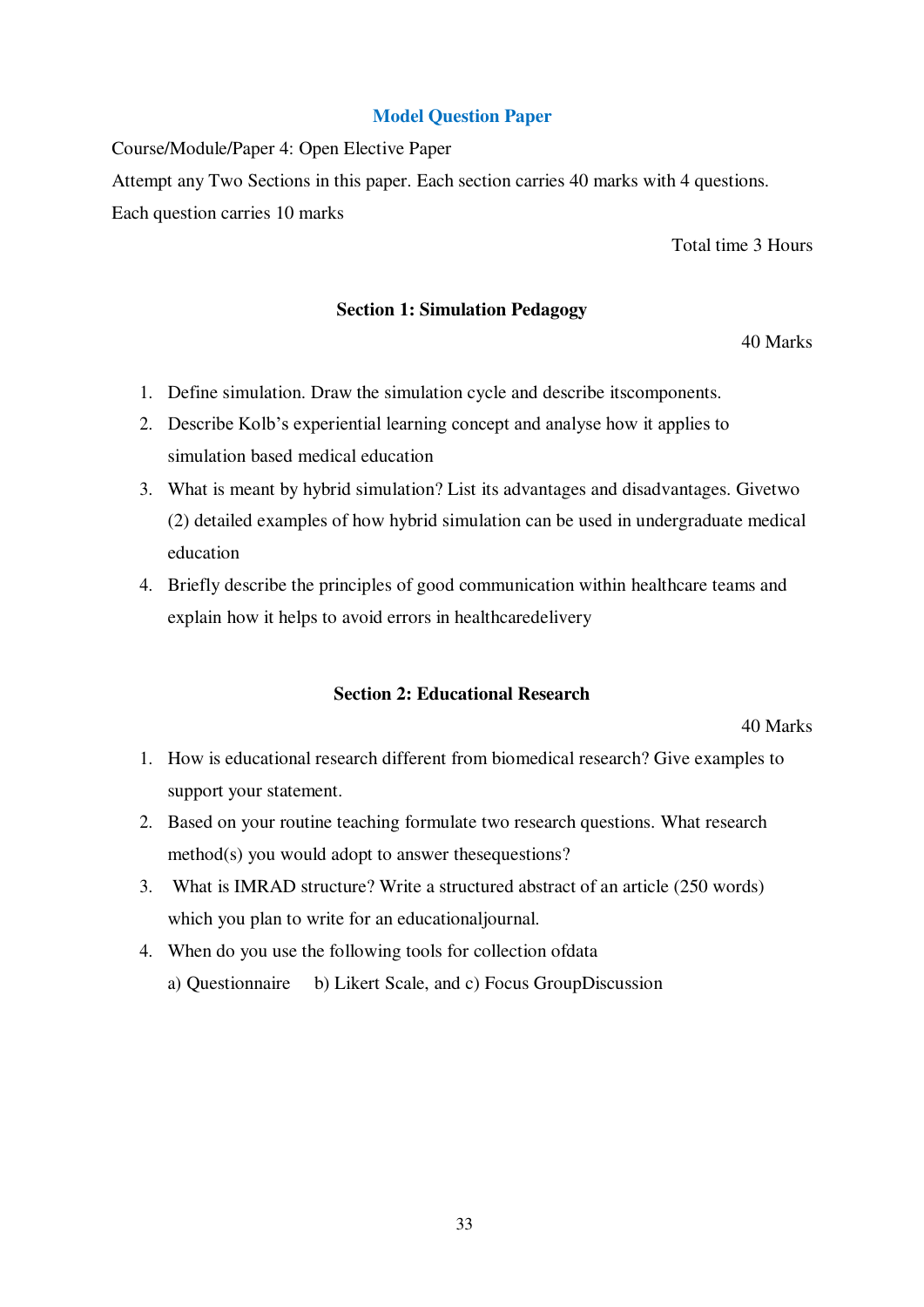### **Section 3: Guidance, Counseling and Student wellness**

- 1. What are the key differences between guidance and counselling? Describe how you would use guidance and counselling for a group of lowachievers
- 2. Bring out the differences between mentoring and counseling? How do you counsel students who have been compelled to join medicine or dentistry (MBBS/BDS) by parental pressure and finding it difficult to cope up with thestudies?
- 3. Explain how the Departments of Medicine, Psychiatry, Medical Education Unit and Centre for Yoga (CYTER) can come together and start an integrated program for UG/PG students for stress management at Universitylevel?
- 4. Explain any four strategies that could be taught for students seeking academic guidance.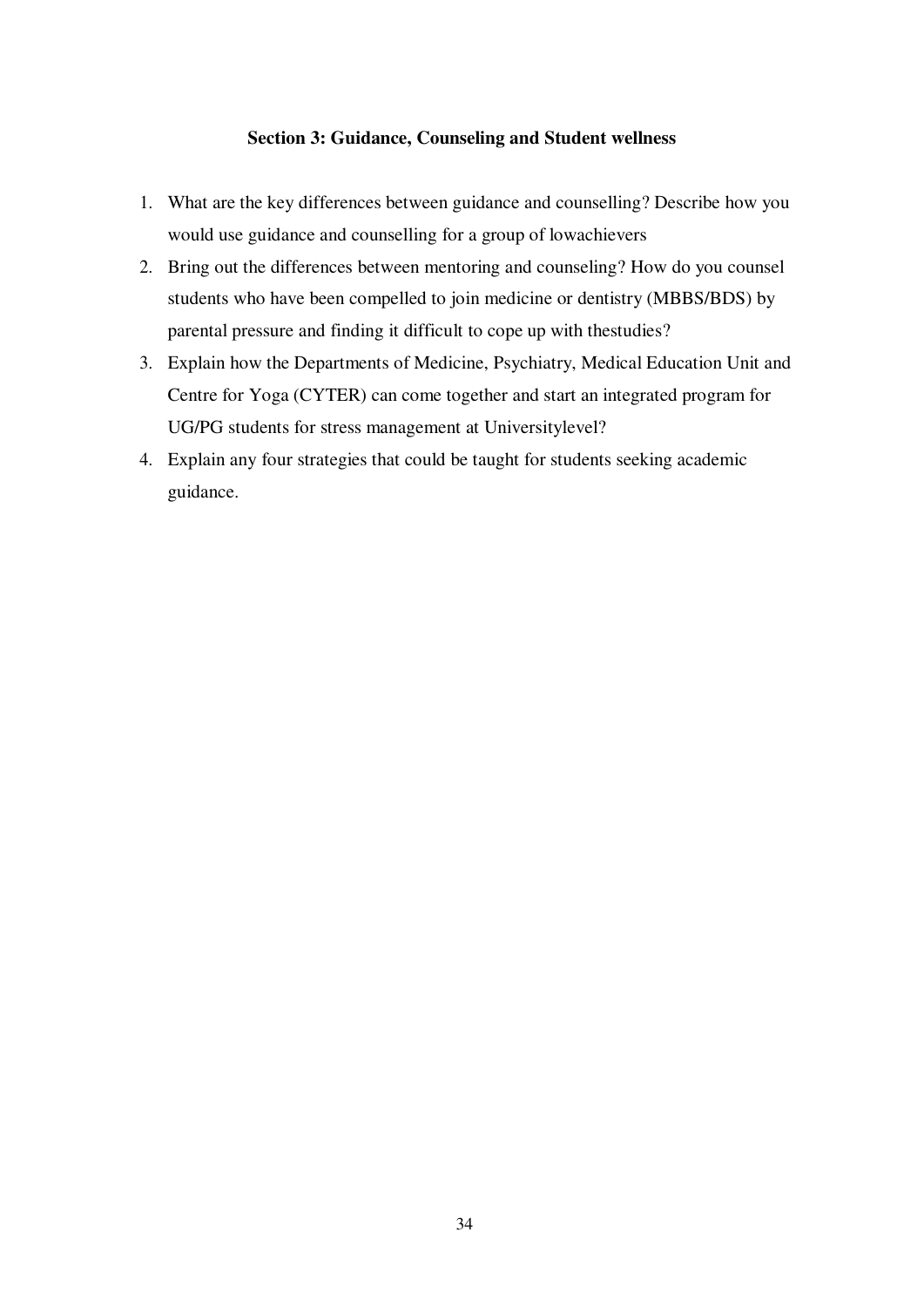#### **LIST OF RECOMMENDED BOOKS**

- 1. A Practical Guide for Medical Teachers. Dent JA & Harden, RM ( $3<sup>rd</sup>Ed$ ). Churchill Living Stone, Elsevier,2009
- 2. ABC of Learning and Teaching in Medicine  $2<sup>nd</sup>$ ed. Cantillon & Wood, 2010
- 3. Assessment in Medical Education: Trends and Tools.Sood R, Paul VK, Mittal S, Adkoli BV, Sahni, P, Kharbanda OP, Verma, K., Nayar U.(eds). New Delhi: KL Wig CMET, AIIMS,1995.
- 4. Basic Methods of Medical Research. Indrayan A (1<sup>st</sup>Ed), 2006
- 5. Communication Skills in Clinical Practice. Sethuraman KR (1<sup>st</sup>Ed) Jaypee Brothers, 2001
- 6. Educational Handbook for Health Personnel. Guilbert JJ  $(6^{th}Ed)$ . WHO, 1987
- 7. How to read a paper GreenHalgh T,2000
- 8. Medical Education Principles and Practice. N. Ananthakrishnan, K.R. Sethuraman, Santhosh Kumar (Ed) (2<sup>nd</sup>Ed). Alumni Association of NTTC, JIPMER, 2000
- 9. Medicine PG Dissertations Step by Step Approach. Ananthakrishnan N. United India Periodicals Pvt Ltd.2013
- 10. Objective Structured Clinical Examination. Sethuraman KR  $(2<sup>nd</sup>Ed)$ . JaypeeBrothers, 1999
- 11. Principles of Assessment in Medical Education. T. Singh &Anshu (Ed)  $(1<sup>st</sup>Ed)$ . Jaypee Brothers,2012
- 12. Principles of Medical Education. T. Singh, P. Gupta, D. Singh. Jaypee Brothers,2013
- 13. Teaching for Better Learning: A Guide for Teacher of Primary Health Care Staff. Abbat FR. WHO,1992
- 14. Teaching Made Easy. Kay Mohanna, E. Cottrell, David Wall and Ruth Chambers, (3rdEdn). Redcliffe Publishing Ltd.2011
- 15. Text Book of Communication and Education Technology for Nurses. Neeraja KP (1stEd). Jaypee Brothers, 2011
- 16. The Art of Teaching Medical Students. Bhuiyan PS, Rege N, Supe AN (eds)( $3^{rd}$ ed). Elsevier, 2015
- 17. Understanding Medical Education Evidence, theory and practice. Ed. Tim Swanwick Wiley – Blackwell (ASME),2010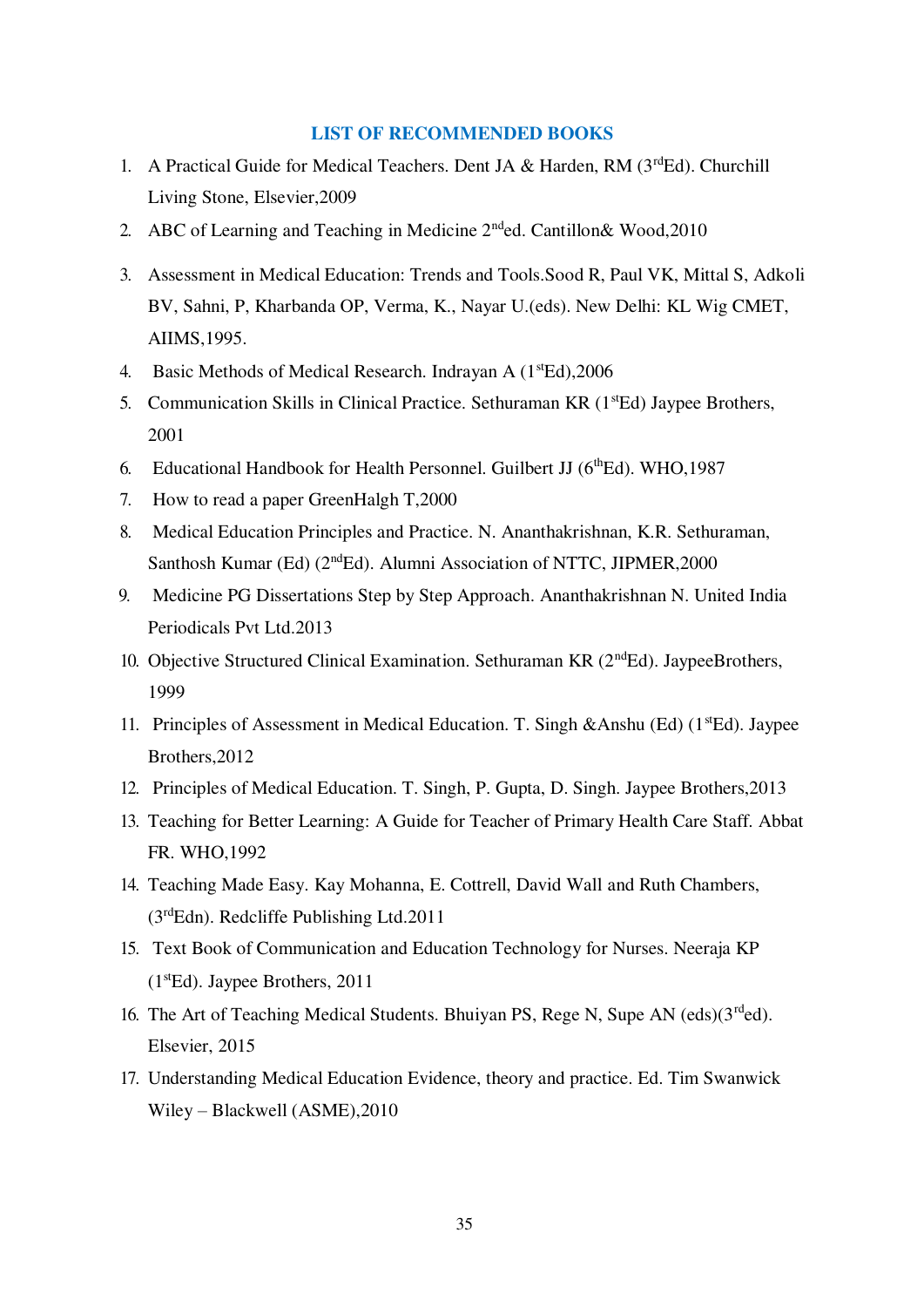18. What is not taught in Medical Colleges. Shekar KS &Srinivas DK. Prasaranga, RGUHS, Bangalore,2011

### **LIST OF RECOMMENDED JOURNALS**

- 1. AcademicMedicine Publisher: Wolters / Lippincott Editor-in-chief: Steven L. Kanter Restricted Access
- 2. Advances in Health Sciences Education: Theory and Practice Publisher:Springer Editor-in-chief: Geoffrey R. Norman Restricted Access
- 3. BMC Medical Education Publisher: Biomed Central Series Editor: JigishaPatel OpenAccess
- 4. Education for Health: Change in learning & practice Publisher: The Network: Towards Unity for Health Co-Editor-in-chief: MichaelGlasser Open Access
- 5. International Journal of Medical Education Publisher: IJME Editor-in-chief: Mohsen Tavakol

Open Access

6. Journal of Advances in Medical Education and Practice Publisher: Dove Medical PressLtd Editor-in-chief: AnwarulAzimMajumder

Open Access

- 7. Journal of continuing Education in the Health Professions (JCEHP) Publisher: Wiley Editor: Paul Mazmanian Fee Based
- 8. Medical Education Publisher:Wiley